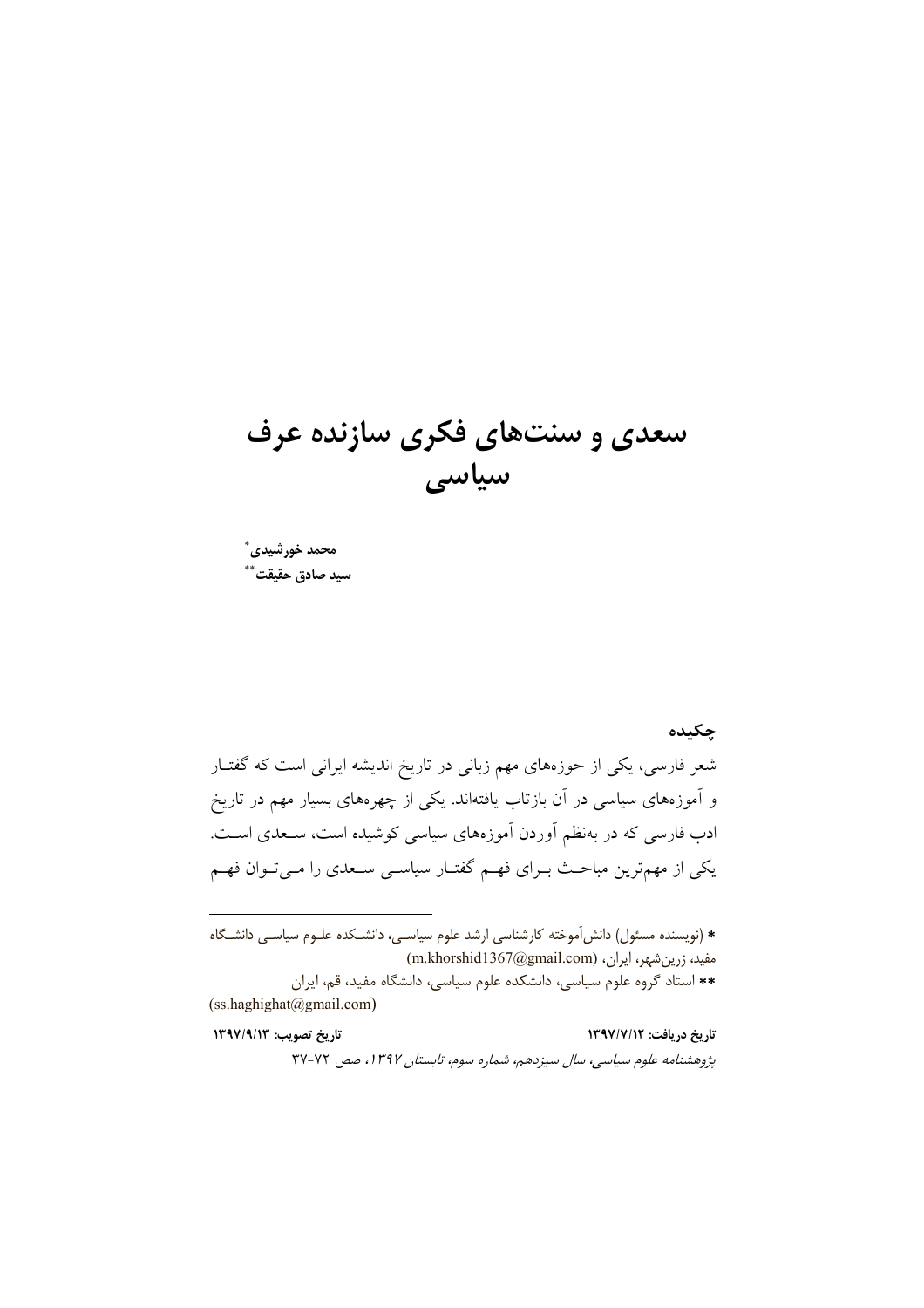سنتهای فکری در دوران او دانست، زیرا سعدی را بر آن داشته است کـه بـرای جريانها و مسائل سياسي آن زمانه در قالب قبول، رد، يا ترديــد، تــأثير و تــأثر، و درگیر بودن، به آنها پاسخ بدهد. پژوهش حاضر براساس ایــن دغدغــه، بــا روش خوانش قصدگرای اسکینر برای کشفِ نیت سـعدی، در محـیط فکـری و جهـان ذهني آن دوران، كه در اين يژوهش با عنوان «سنت فكرى» از آن ياد شده است، تدبر و اندیشه میکند. هدف از این کار، بررسـی ایــن نکتـه اسـت کــه در محـل بحثهای فکری و سیاسی که درون سنتهای فکری وجود داشته است، چه نوع انديشيدني رخ نموده و پرسش و پاسخ، ارائـه و تجـويز، اسـتدلال و اسـتنباط، جلوهگری می کرده است؛ بنابراین، پرسش اصلی پژوهش حاضر ایـن اسـت کـه «سنتهای فکری سازندهٔ عرف سیاسی دوران سعدی را چگونه مـیتـوان تفسـیر کرد؟» دراین راستا، فرضیهٔ طرح شده برای این پژوهش این است که «با توجـه بـه سنتهای فکری گذشته ایران و زمینه تاریخی قرن هفتم، اندرزنامهنویسی، پاسای مغول، نظريه خلافت اهل سنت، سنت فكـرى تصـوف، نظريــه امامــت شـيعه، و تاریخ نگاری، بهعنوان مهمترین سنتهای فکری عصبر سـعدی، عـرف سیاسـی زمانهٔ او را ساختهاند. واژگان کلیدی: سعدی، اندیشه سیاسے، ایران، مشروعیت، قسدرت سیاسے، اندر زنامەنوپسى

٣٨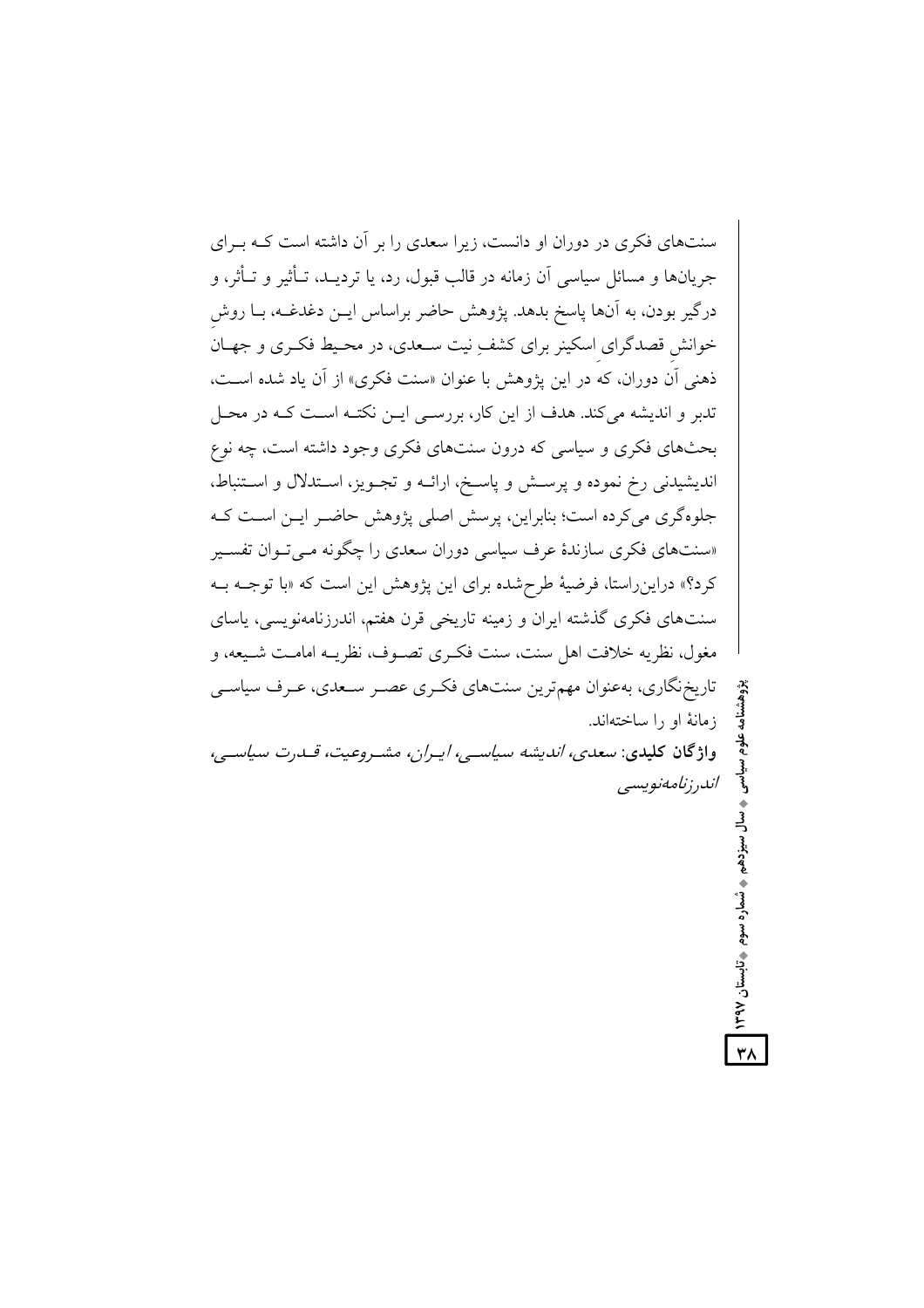# مقدمه هرچند در گونهشناسی اندیشههای سیاسی در اسلام و ایران معمولاً بـر حــوزههــایی مانند فقه سیاسی، فلسفه سیاسی، کلام سیاسی، و سیاستنامهنویسی تأکید مـی شــود، ولی شعر را نیز می توان یکی از حوزههای اصیل اندیشه سیاسی دانست. اهمیت این حوزه بهاندازهای است که بسیاری از اندیشمندان، ازجمله فقها، فلاسفه، متکلمـین، و عرفای ایرانی، زمانی که خواستهاند نهانشدههای دل خویش را آزادانه و بـی قیدوبنـد بیان کنند، به دامن شعر پنـاه بـردهانــد. بـاوجوداین، نظـم و ادب فارسـی از دیــدگاه اندیشه سیاسی، چندان در کانون توجه اندیشهورزان سیاســی و تــأملات دانشــگاهی قرار نگرفته است. یکی از چهرههای پراهمیت در تاریخ ادب فارسی که برای بهنظـم آوردن آموزههای سیاسی کوشیده، سعدی است. در آثار گوناگون وی در قالبهــای نثر و نظم، میراث اندیشه سیاسی ایرانی با آموزههای اسلامی درآمیخته و بـهگونـهای موزون به بیان درآمده است. گفتار سیاسی سـعدی، از منـابع مهــم و اصــیل طــرح و انتقال اندیشه سیاسی ایران شهری در دوره میانه اسلامی است که در پرتو آموزههای اسلامی، شکل ویـژهای از مباحـث سیاسـی، همچـون اداره مُلـک، پنـد و نصـیحت یادشاهان، عدل و مردمداری، مشروعیت الهی، احسان کردن به ضعیفان، خـردورزی و پیروی نکردن از نفس، کارگزار صالح داشتن، و نگاهِ انـداموارگـی بـه سیاسـت را بهنمایش میگذارد. این مباحث در اندیشه سعدی در چارچوب زمینههـای فکـری و سیاسی دوران او و در واکنش به برداشتها و عرف رایج سیاسی زمانـهاش طـرح شده و «تحت تأثیر سنتهای فکری ایرانی و همچنین زمینهٔ تاریخی» نگاشــته شــده است (Haghighat, 2015: 2)؛ ازاین رو مطالعه و بررسی درست آن، نیازمند توجه به این زمینهها و فهم قصد و منظور وی در این چارچوب است. پژوهش حاضـر براســاس <mark>[۳۹</mark>

هدی و سنتهای فکری سازنده عرف سیاسی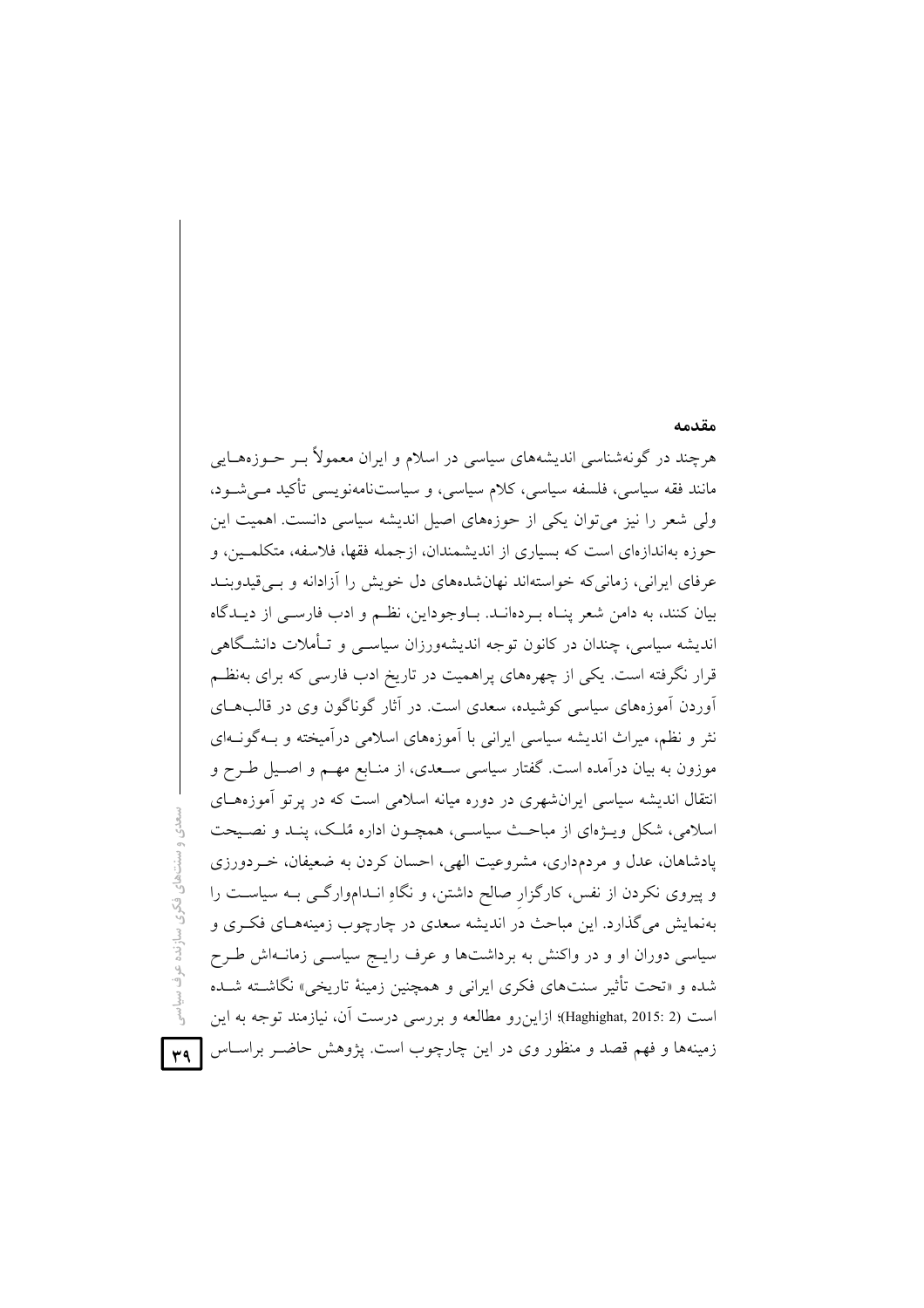این دغدغه، سنتهای فکری سازنده عرف سیاسی عصر شیخ اجل را بررســی کــرده و دراین راستا از روش شناسی اسکینر بهر مهند شده است.

#### ١. پيشينه پژوهش

تاکنون دربارهٔ اندیشه سعدی، بهطور عـام، و وجـوه مختلـف زنـدگی وی، کارهـای گوناگونی انجام شده است. مجموعه این کارها را میتوان به دو دستهٔ عمـده تقسـیم کرد. دسته نخسـت، آثــاری هســتند کــه بــهطــورکلی بــه بررســی ادبیــات در ایــران پرداختهاند که بخشی از آن مربوط به سعدی بوده است. برخی از ایــن آثــار، ضــمن بررسی فنی آثار سعدی از جنبههای گوناگون، گاهی استلزامات سیاسی اندیشــه وی را نیز بیان کردهاند. کتابهای «تاریخ ادبیات ایران» *ذبیح لله صفا (*۱۳۶۹)، «دیداری با اهل قلم» *غلامحسين يوسيفي (*١٣٨٠)، «چهيار سـخنگوي وجـدان ايـران» *محمـد اسلامی ندوشن (۱*۳۹۱)، «از گذشته ادب<sub>ی</sub> ایران» *عبدالحسین زرین کـوب (۱*۳۸۳)، و جلد سوم «سبکشناسی» *محمدتقی بهار (*۱۳۹۱) را میتوان از این قسم پـژوهشهـا بر شمر د.

دسته دوم کارها، سعدی و آثار او را بهطور مستقل بررسی کردهاند و بخشــی از کار خویش را نیز به اندیشه سعدی اختصاص دادهاند که در آن به جنبههای سیاسبی و اجتماعی اندیشه شیخ اجل اشاره شده است. کتابهایی مانند «حکمت سعدی» کیخسرو هخامنشی (۱۳۵۵)، «تحقیق درباره سعدی» ه*ـانری ماسـه* (۱۳۶۹)، «سـخن سعدی» ق*اسم تویسرکانی (*۱۳۷۲)، «تعلیم و تربیت از دیدگاه سعدی» *محمــد کــریم* آزادی (۱۳۷۳)، «زندگی و رنجهای سعدی» خسر*و معتضد* (۱۳۷۵)، «سعدی» ضی*اء* موحد (۱۳۹۲)، «سعدی؛ شاعر عشق و زندگی» *محمدعلی کاتوزیان (*۱۳۸۵)، «تجدد و تجددستیزی در ایـران» *عبـاس میلانــی (*۱۳۸۷)، «قلمـرو سـعدی» *علـی دشـتی* (۱۳۹۰)، «اندیشههای سیاسی سعدی» *علی<sub>د</sub>ضا ازغنیدی* (۱۳۹۱) و نیبز مقالبههایی مانند «اندیشههای سیاسی و حکومتی سعدی در بوستان و گلستان» *بیژن ظهیری ناو* و عمرا*ن ياك مه*ر (١٣٨٧)، «تحليل تاريخي سـعدي از رابطـه سياسـت و اقتصـاد در ایران*» علی رضاقلی (*۱۳۸۸)، و «استبدادستیزی و سـتمنکـوهی در آثـار شـیخ اجـل سعدی»/حم*د کتابی* (۱۳۹۴) را میتوان در دستهبندی یادشـده قـرار داد. اسـتفاده از

 $\overline{\mathfrak{e}}$ .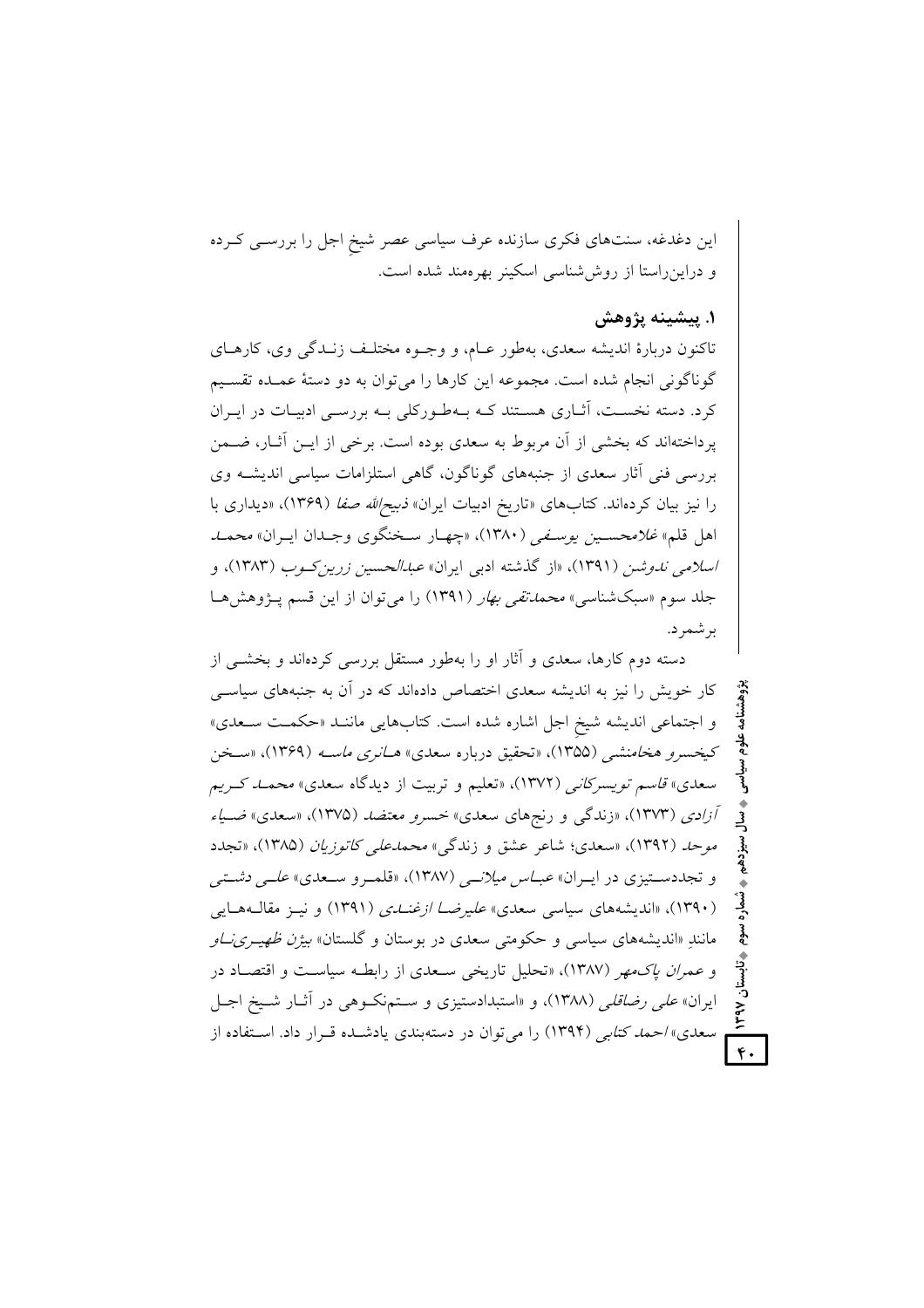روش تفسیر قصدگرای اسکینر که برپایهٔ توجه همزمان به «زمینه» سیاسیLجتمـاعی و «متن» سعدی شیرازی، برای کشفِ سازندگان عـرف سیاسـی عصـر شـیخ ادیـب است، نقطه قوت پژوهش حاضر است.

#### ٢. روش پژوهش

در این پژوهش از روش،شناسی اسکینر (هرمنوتیک قصدگرا) بهره خواهیم برد. ایــن روش کمک میکند که شرایط و نگرش نویسندگان (متون کلاسیک) آنها را هنگام نوشتن این متون دریابیم. از ایـن طریـق نـهتنهـا مـیتوانیم کشـف کنـیم کـه ایـن نویسـندگان چگونــه اسـتدلال مــي کننــد، بلکــه قــادر خــواهيم بــود ببينـيم کــه چــه پرسشهایی را مطرح میکنند و سعی دارند پاسخ دهند و مفروضـات و قراردادهــای حاکم بر بحث سیاسی را تا کجا می پذیرند و تأیید می کنند، یا در آنها تردید کرده و رد می کنند، یا شاید حتی به گونهای بحثبرانگیز نادیده می گیرند. برای اینکه متن را در مقام پاسخی به پرسشهای خاصی بنگریم، لازم است جامعهای را کـه اثــر در آن نوشته شده است، بشناسیم، و برای یافتن جهت دقیق نیـروی اسـتدلالش لازم اسـت درک و برآوردی از واژگان کلی سیاسی زمانه داشته باشیم؛ بنابراین، فهمیــدن اینکــه نویسنده چه پرسشهایی را طرح میکند و با مفاهیمی که دراختیار دارد، چه میکند، معادل فهمیدن برخی از اهداف اساسی او در نوشتن و بهاین ترتیب، پی بردن به ایس مطلب است که مقصود از سخنی که میگوید ـیا نمیتواند بگویدـ چیست (اسکینر، ج ١، ١٣٩٣ الف: ١٨)؛ پس «هنگامي كه به اين شكل سعى كنيم مـتن را در جـاي درستش قرار دهیم، تنها «زمینه»ای تاریخی برای تفسـیرمان ایجـاد نمـیکنـیم، بلکـه اصلاً به خود عمل تفسیر میLبردازیم» (تـولی، ۱۳۸۳: ۱۸). اسـکینر بــه بازســازی و بازآفريني زمينه فكرى، اجتماعي، و سياسي نويسنده بسيار اهميت مي دهد (اسكينر، ۱۳۸۹: ۱۷). اسکینر نوید میدهد که «اگر موفق شویم که این زمینهٔ متن را با صحت و دقت کافی شناسایی کنیم، میتوانیم امیدوار باشیم که به ماهیت آنچـه گوینــده یــا نویسندهٔ موردنظرمان گفته و عملی که درضمن گفتن انجـام داده اسـت، پــی ببــریم» (اسکینر، ج ۱، ۱۳۹۳ ب: ۲۳۶)؛ و درنهایت، «برای شناخت گفتمان سیاسی غالب بر هر جامعه و دورهٔ زمانی، باید سنت، عرف، اصـول، و قواعـد مرسـوم و مسـلط بـر

مدی و سنتهای فکری سازنده عرف سیاس

 $\mathbf{F}$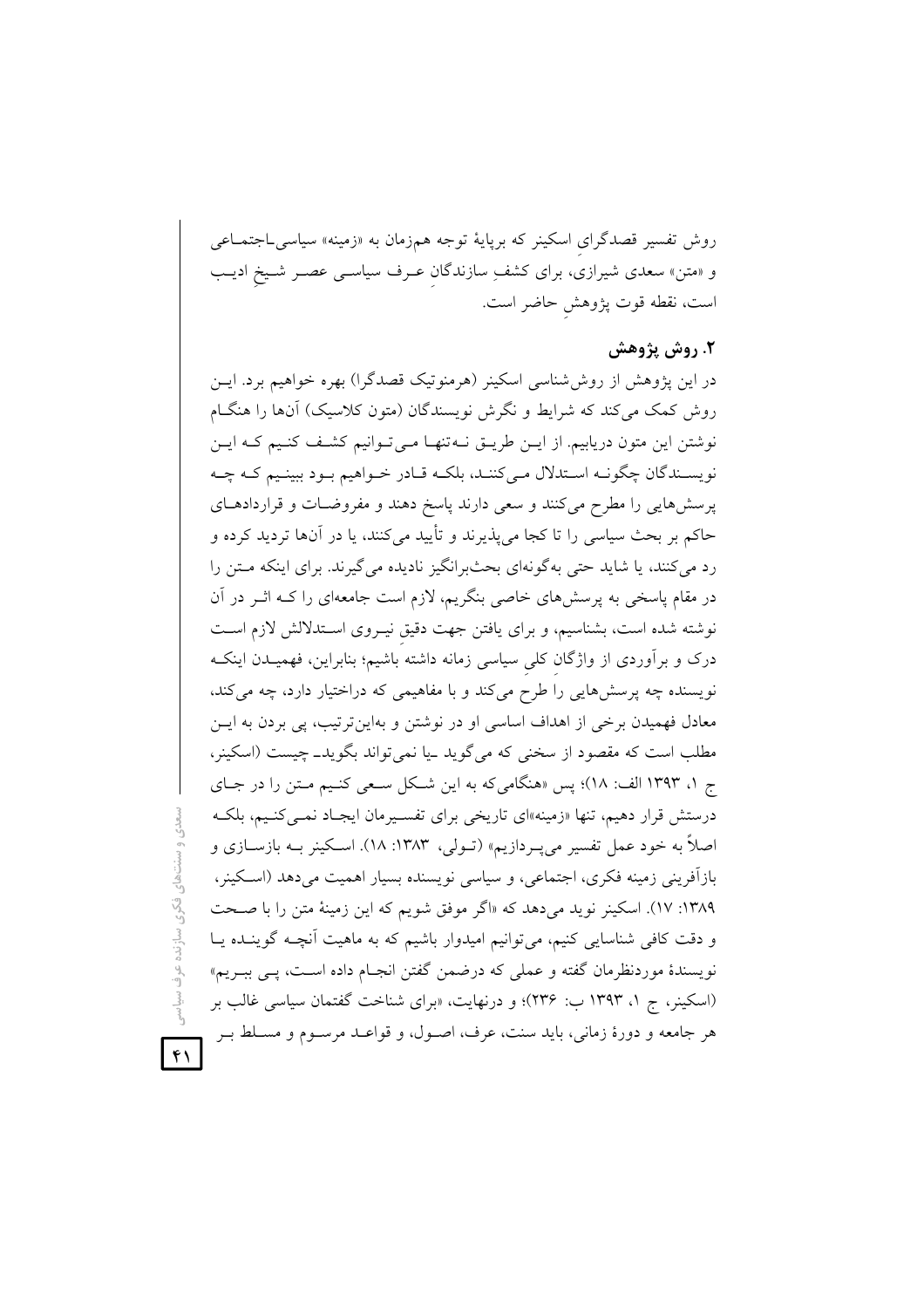استدلالهای سیاسی حاکم بر آن دوره و جامعه را شناسـایی کنـیم» (نـوذری و پـور خداقلي، ١٣٨٩: ١١٢).

#### ۳. زمینه و زمانه سعدی

 $\overline{\mathfrak{g}}$ 

در حدود\_سال ۶۰۶ هجری قمری در شیراز، مرکز فارس، همان شهری که زادگIه هخامنشیان (۳۰۳ تا ۵۴۹ ق.م) و ساسانیان (۶۵۱–۲۲۴ م) بوده است (پـزدان پرسـت لاريجاني، ١٣٨٩: ٢١؛ ليمبرت، ١٣٨٧: ١٧)، شخصيتي يا به عرصهٔ وجود گذاشت كه نامش را ابومحمد مُشرفالدين مُصـلح بـن عبـدالله بـن مشـرّف گذاشـتند و بعــدها متخلص به نام «سعدی» شد. نام سعدی را منتسب از اتابک سُلغٌری، سعد بن ابوبکر بن سعد زنگی عنوان کردهاند (سعدی، ۱۳۹۰ الف: ۸). سـعدی در خـانوادهای اهـل علم و ادب بهدنیا آمد. پدرش را در سـنین کـودکی (شـاید ده یـا دوازدهسـالگی) از دست داد (ربيكا و ديگران، ۱۳۸۵: ۳۵۲).

در اواخر سال ۶۱۶ هجری قمری بود که دورانی دهشتناک برای ایران و ایرانی رقم خورد. قومي طلايي پوست و وحشي كه مغول نام داشتند، به سركردگي چنگيـز، خوف و وحشت را به این دیـار بافرهنگ و متمـدن، ارزانـبی داشـتند. «کشـتارهای بیامان و قتل عامهای پیدرپی، شکنجههـا و آزارهـا، سـاختن منـارههـا از سـرهای آدمیان، سربریدن و مثله کردن، تخطی به نـوامیس مـردم بـیدفـاع، دزدی و غـارت، ترويج انواع مفاسد و معايب، دروغ و تزوير، مخالفت با شرع و اخـلاق و انسـانيت، سرلوحهٔ بسیاری از اعمال و افعال و حوادثی است که در این دورهٔ طـولانی رخ داد» (صفا، ۱۳۶۹: ۲). شواهد تباریخی، گواه این امر هستند کـه ایـران، سـالهـایی وحشتناکتر از زمانی که سعدی در آن می;زیست را بـه خـود ندیـده بـود (موحـد،  $\Lambda Y'Y$  :  $\Lambda Y$ ).

فارس در این زمان، تحت حکومت اتابکان سُـلغُری بـود. بنیـانگـذار اتابکـان فارس را *سنقُر بن مودود سُلغُري* گويند که به سال ۵۵۸ـ۵۴۳ه هجری قمری، روزگار گذرانده است. پس از مرگ وي، *زنگي بن مودود* در سال (۵۷۱ـ۵۵۸ هجري قمـري یادشاهی کرد. پس از زنگی بن مـودود، *تُکلـه بـن زنگـی* در سـالهـای ۵۹۱ـــــــ۱۷۱ هجری قمری بر تخت شاهی نشست و پس از او، *سعد بن زنگی* در طول سال۱صای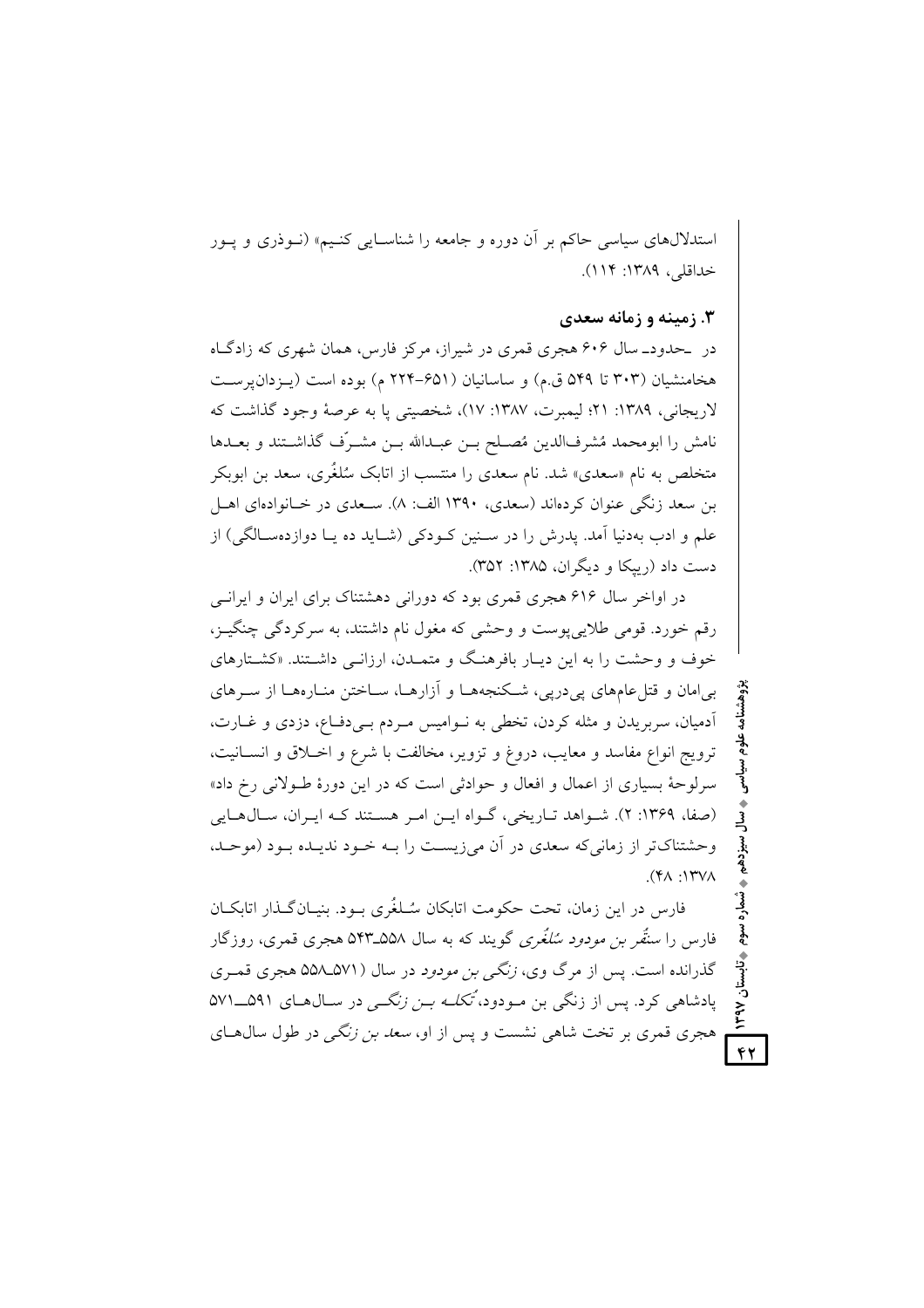۶۲۳-۵۵۹ هجری قمری حکومت می کرد. گویا سعدی، تخلص خویش را از همین یادشاه که او را مردی دادگر، اهل مدارا، آبادگر، و دانشمندیرور توصیف کـردهانــد\_ گرفته و در همین سال (۶۲۰ هـ ق) که اوضاع فارس بهشدت آشفته بودـ برای ادامهٔ تحصیل و دانشجویی به بغداد رهسپار شده است (پـزدان پرسـت لاریجـانی، ج ۱، ۱۳۹۳: ۲۳۹ـ۲۳۸)، و در طول سال۱های ۶۲۳–۶۲۰ هجری قمری در مدرسـهٔ نظامیـهٔ بغداد که منسوب به *خواجه نظام الملک طوسی* است\_سکن<sub>ی</sub> گزیده است. در آنجـا صرف و نحو عربي، قرآن، فقه شافعي و كلام اشـعري، حــديث، اصــول و مقــداري طب و فلسفه و نجوم تدريس مي شد. به اين مدرسـههـا «دارالفقـه» و «دارالحـديث» می گفتند (سـعدی، گلسـتان، ۱۳۹۰ ب: ۱۳)؛ موحـد، ۱۳۷۸: ۵۷–۵۶؛ سـعدی، ۱۳۹۰ الف: ٨).

طبع مردمداری و مردمدوستی است که سعدی را به سفر کردن وادار مــیکنــد. وی با شوق بسیار، عصای جهانگردی را بهدست می گیرد و کفش پیمـودن راه بـهپـا مي كند. وي افزون بر بغداد، مسافرتهاي فراوانسي بـه صـنعا، بصـره، كوفـه، حلـب، حجاز، شام، روم، (تركيه امروزي) نيز داشته است. سفرهايش به كاشغر و هندوستان را غیرقابل قبول و ناشی از خیال پر دازی وی در اشعارش دانستهانـد. سـفرهای او تـا حدود ۶۵۵ـ۶۵۴ هجري قمري طـول كشـيد و مـدت أن را سـي سـال دانسـتهانـد (سعدي، ۱۳۸۶ ب: ۸ رییکا (و دیگران)، ۱۳۸۵: ۳۵۲ سعدي، ۱۳۹۰ الف: ۸). ایسن سفرها افزون<sub>ا</sub>بر «خاطرات شیرین و دلنشین، بر دانش و بینش و نیز عشق و تجربـه و جهان بيني و خلاقيت و قدرت شاعرانهٔ وي افزوده است»(سعدي، ۱۳۸۶: ۸). سعدي در سال ۶۵۵–۶۵۴ هجری قمری با این تصور که امنیت و ثبـات در شـیراز برقـرار است، به زادگاهش بازگردید (لین، ۱۳۹۰: ۱۹۲). یادشاه این زمان، ابوبکر بـن سـعد بود. وي پس از پدرش (۶۵۸–۶۲۳ ه.ق) ب تخت شباهي فيارس تكبه زده سود. حکومت ابوبکر بن سعد، طولانیترین دوره پادشـاهی آل سُـلغُر اسـت. بــه گــواهی متنهای مختلف تاریخی، وی توانست با تدبیر و سیاست خویش، قلمرو خـود را از تهاجم مغولان دور نگه داشته و با پرداخت باج و خراج و پــذيرش ايلــي، امنيــت را برای فارس بهارمغان آورد (یزدان پرست لاریجانی، ۱۳۸۹: ۲۴۲). سـعدی در زمـان یادشاهی وی، به سال ۶۵۴ هجـری قمـری بــه شــیراز بازگشــت. وی کمــی پــس از

 $f(x)$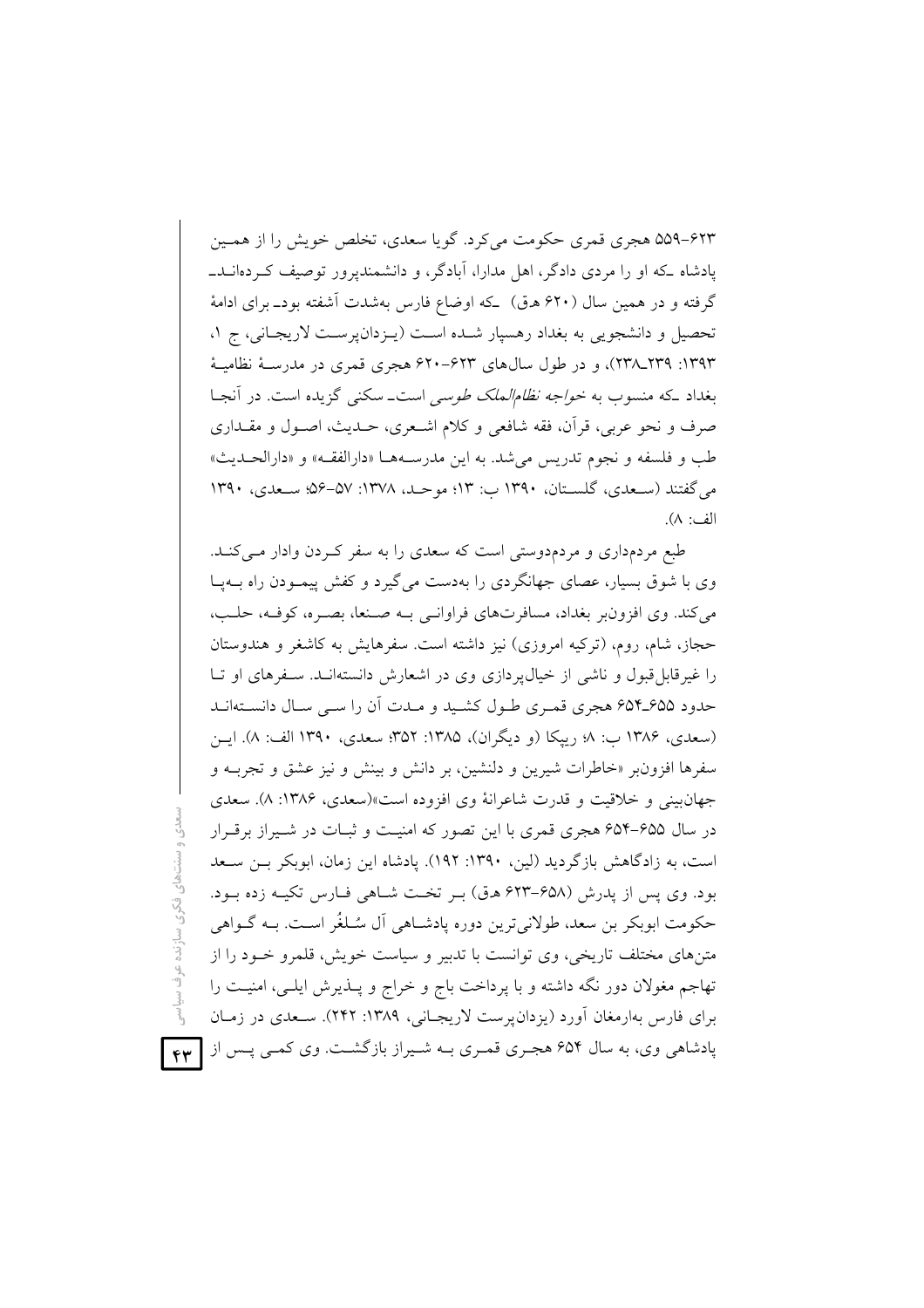بازگشت به شبراز، بعنی در سال ۶۵۵ هجری قمری، بوستان را بهنام شاه سلغری آن زمان، ابوبکر بن سعد بن زنگی و یک سـال بعـد، در بهـار ۶۵۶، گلسـتان را آفریــد (رییکا و دیگران، ۱۳۸۵: ۳۵۲). می گویند اثر اخیر را به شاهزاده سعد بـن ابـی بکـر (۶۵۸–۶۲۱ هـ ق) تقدیم کرده است. هرچند تصور نمی شود که در این مـدت کوتاه این دو کتاب را نگاشته است، ولی ظاهر امر، حاکی از صرف تحریر نهـایی ایــن دو اثر ارزشمند است. اندکی پس از مرگ اتابک ابوبکر بن سعد، شیراز دچـار آشـفتگی و تشويش شد (سعدي، ١٣٩٠ الف: ٩؛ ليمبرت، ١٣٨٧: ٣٣-٣٠). در اين زمانــهٔ يــس از اتابک ابوبکر بــن ســعد، ســعدی، پــس از ســالیانی ســفر، کســب تجربــه و ســیر آفاقوانفس، اکنون در رباط شیخ کبیر، *ابوعبدالله حفیف شـیرازی*، بــه ادامــهٔ ســلوک عرفاني و نيز وعظ و ارشاد مردمان و بزرگان مي يرداخت، ولي فارغ از زمين و زمان و زمانه خويش نبود (سعدي، ١٣٩٠ الف: ٩).

آنچه بیان آن مفید است، این است که در این زمان، چه اتفــاقهــایی در فــارس درحال رخ دادن بود. در سال ۶۶۰ـــــــ98 هجری قمری، محمد بــن ســعد، بــر تخــت یادشاهی نشست و اندکزمانی بعد، از این دنیا رخت بربست و پس از او، محمدشاه بن سلغر، حدود هشت ماه حکومت کرد و بهسبب ظلم، فساد، بی مسئولیتی، و اینکه «رسم شهریاری نداند و خون بی گناهان ریزد»، با کودتای *ترکان خـاتون و ع*ـدهای از امرا، دستگیر و به اردوی هلاک و روانــه شــد. وی بــه دســتور ایلخانــان کشــته شــد. برادرش *سلجوق شاه* در سال ۶۶۲–۶۶۱ هجری قمری بر تخت شاهی نشست. وی نيز از بي تدبيري بر حكومت ايلخانان شوريد و بهقتل رسيد. پس از قتل سلجوقشاه، *آبش خاتون*، اتابکي يافت. او در سال ۶۶۳ هجري قمري، بـهفرمـان هلاکوخـان، بـه عقد *منگــو تيمــور*، پســرش درآمــد و مغــولان، رســماً ســرزمين فــارس را ضــميمه متصرفات خود کردند (صفا، ۱۳۶۹: ۲۰-۱۹؛ پیزدان پرست لاریجیانی، ۱۳۸۹: ۲۵۰-٢۴۵). در سال ۶۶۳، هولاکو پس از اینکه از جیحون تا سرحدات مصر را مطیع خود کرد به دیار باقی پای نهاد. پس از او، *نگودار* بر تخت پادشاهی تکیـه زد (۶۸۰–۶۸۰ هرق) و پس از او نیز *ارغوخان*، میراثدار ارث بادآورده شد (۶۹۰–۶۸۳ هرق). پس از ارغوخان، گیخا*تون* بر تخت شاهی نشست (۶۹۴–۶۹۰ ه.ق) (صفا، ۱۳۶۹: ۱۷). **۴۴ |** در دوران یادشاهی گیخاتون و در سال ۶۹۱ هجری قمـری، سـعدی بـه دیـار بــاقی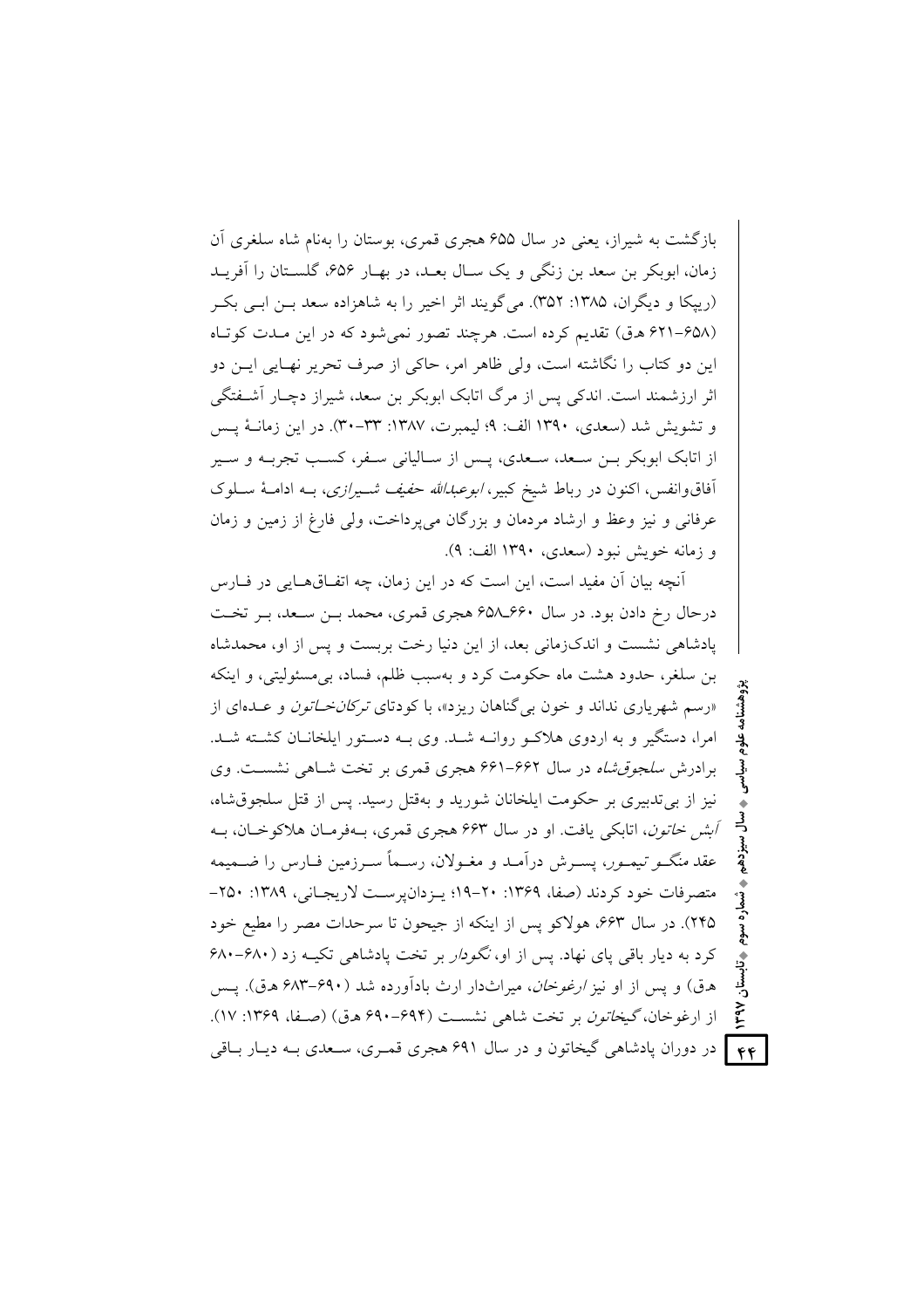شتافت، يعني ديگـر نيسـت كـه ظلـم و جـور و وحشـت مـردم را از ايـن سلسـلهٔ ميراثدار چنگيزخان نظاره كند (يزدان يرست لاريجاني، ١٣٨٩: ٣۶).

### ۴. سنتهای فکری

در ادامه، سنتهای فکری دوران سعدی را بررسی می کنیم و این کار از ایـن لحـاظ جایگاه مهمی دارد که شیخ ادیب را بر آن میداشته است که برای جریانها و مسائل آن در قالب قبول، رد یا تردید، تأثیر و تأثر، و درگیر بودن، پاسخ بدهد.

#### 1-4. اندرزنامەنویسے

«اندرزگو پی، سنّت اندرزنویسی، و نوشتن اندرز را در پی می آورد». واژه «اندرز»، «بیشـتر به گفتهها و سخنان حکیمانهای اطلاق میشود که اغلب، بزرگی بــرای راهنمــایی فرزنــد يا شاگرد، مؤمنان، عامهٔ مردم، يا صاحبان شغل و منصب خاصي فرموده باشــد». «ينــد» بــا واژه «اندرز» مترادف است که در زبان یهلوی بهمعنای راه بوده است. در دوران یس از اسلام، واژگان دیگری مانند «نصیحت»، «وصیت»، «موعظه» و نیز «حکمت» معنای انــدرز را می رساندهاند (مزدایور، ۱۳۸۶: ۱۲–۱۱). نکتهٔ قابل توجه ایس است کـه «هـر انــدرزی مبتنی بر هنجارهای اجتماعی و چکیده و فشردهای است از آداب، رسـوم، و حکمـت و وجوه مختلف زندگي جامعه و تفكر قـومي» در سـنت انــدرزگويي، نخسـتين نگــاه بــه اندرزها و نگاشتهها و منابع دوران باستان ایرانزمین معطوف مـی شـود (مزدایـور، ۱۳۸۶: ۱۹–۱۶). از نوشتههای اندرزی زرتشتی که شاخص ترین آنهـا «اندرزنامـههـای پهلـوی» است، می توان بـه مـواردی ماننـد «داسـتان مینـوی خـرد»، «ارداویـرافنامـه»، «شایسـت ناشايست يا روايت پهلوي»، «آراي دين بهي مزديسنان»، و «داروي خرسندي» اشاره كـرد (مزدایور، ۱۳۸۶: ۲۹–۲۸ و ۳۵). در مجموع آثار ایران باستان مـی تـوان احکـام فقهـی و آیینی، مردمدوستی و سیاست و کشورداری، و مفاهیم دینی و سیاسی باارزش اخلاقبی را مشاهده کرد کـه بخـش مهمـی از اندرزنامـههـای ایرانـی پـیش از اسـلام، منسـوب بـه يادشاهان، وزيران، روحـانيون يـا همـان موبـدان بـوده اسـت (مزدايـور، ١٣٨۶: ٣٨-٢١؟ الهباري، ١٣٨١: ١٣١).

آنچه موجب آگاهی ما از اندرزنامههای ایران کهن شده است، ترجمههای ایران دوران اسلامی از منابع پهلوی است که با زبـان و نشـر عربــی و پارســی از قــرن دوم

سنتھای فکری سازندہ عرف

 $60$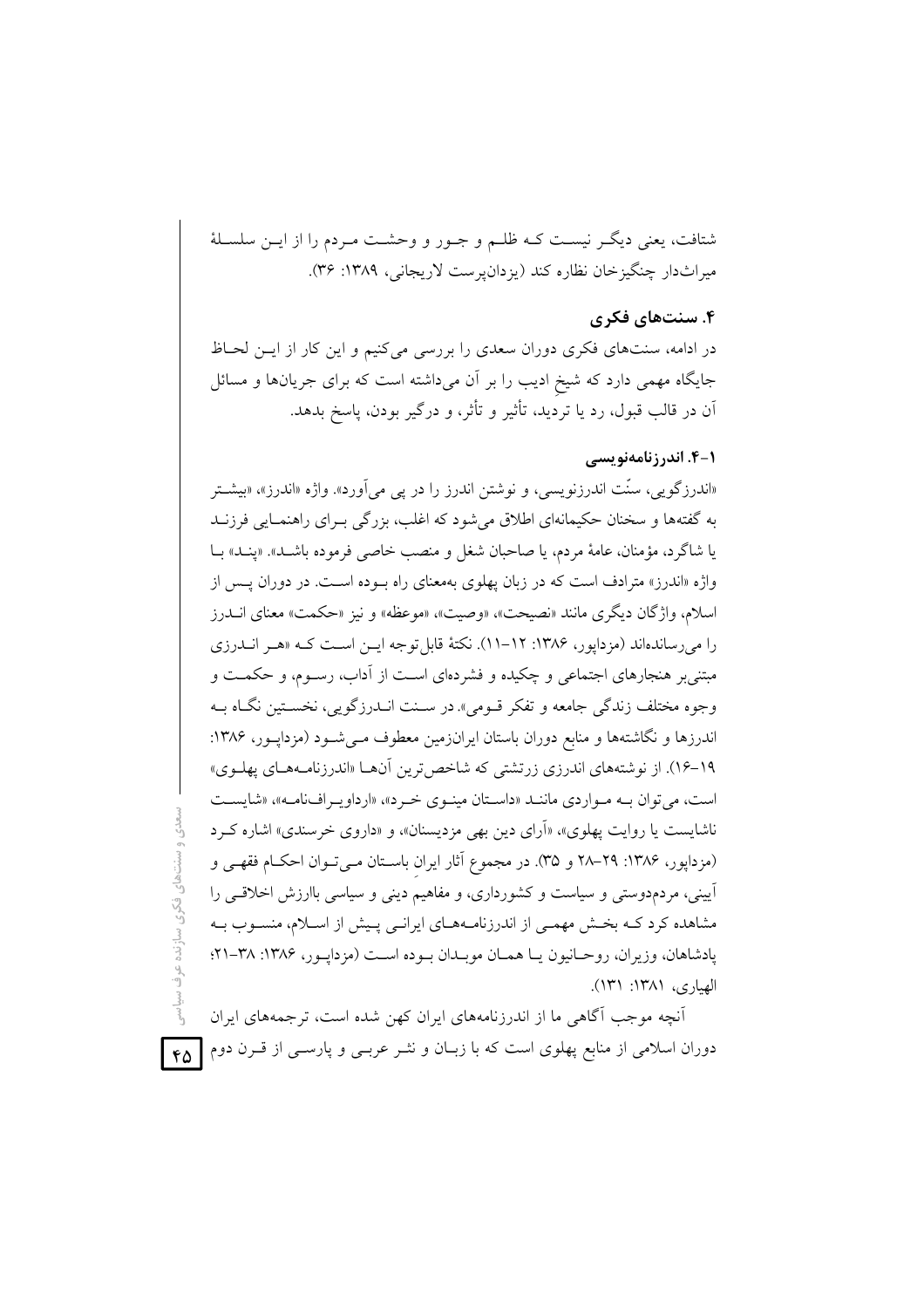هجری به بعد، بهجای مانده است با بهصورت سنت شفاهی در آثیار عصبر اسپلامی جلوه کرده است. ترجمهها در «آثار اندرزی ایرانسی در ایــن انتقــال هــم بــر فرهنـگ اسلامی و زبان عربی تأثیر گذاشت و خــود از آن تــأثیر پــذیرفت» (مزدایــور، ۱۳۸۶: ۴۸). در فرایند انتقال اندرزهای ایران پاستان بـه دنسای پسایاسـتان و دنسای جدیـد، اندرزهای سیاسی دربارهٔ ملکداری از دربار ساسانیان به دستگاه خلافت عباسبی و حکومت ایرانیان مسلمان منتقل شد. یکی از مهمترین انگیزههای ترجمـهٔ انــدرزهای سیاسی ایرانی این بوده است که حاکمان اسلامی، بـهویـژه خلفـای عباسـی، قصـد داشتند برای حکومت کردن، از شیوهٔ حکومت کردن دربار ساسانی بهره جویند و آن موارد را تقلید کنند (شامیان ساروکلائی، ۱۳۹۳: ۲۰-۱۷).

یکی از برجستهترین مترجمان قرنهای نخستین اسلامی، *ابن مقفـع (*۱۴۲–۱۰۶ هرق) است که با «برگرداندن بخشی از میراث سیاسی ایران باستان از زبان یهلوی به عربی، در احیای فکر سیاسی ایرانی و انتقال آن به تمدن اسـلامی، نقـش اساسـی|ی ايفا كرد» (ميرموسـوي، ١٣٩۵: ١۵٧). ازجملــه ترجمــههــا و آثــار وي مــي تــوان بــه «خدای نامه، آیین نامه، کلیلهودمنه، کتاب مـزدک، کتـاب التـاج در سـیره انوشـیروان، الآداب الكبير و كتاب الآداب الصغير» اشاره كرد (مزدايور، ۱۳۸۶: ۵۰). درايــن ميــان، کلیلهودمنه، جایگاه ویژهای دارد، زیرا «نگرش آرمانی و واقع بینانه بـه سیاسـت را در کنار هم بازتاب مي دهد»، همچنين، «الگوي حکومت مطلوب» و «رايزني و مشـورت با نخبگان» را بهعنوان اصول سیاسی مهـم در آیـین شـهریاری ترسـیم کـرده اسـت  $(154 - 154)$  (میر موسوی) ۱۳۹۵: ۱۶۷–۱۶۳).

یکی از ویژگیهای مهم جریان اندرزنامهنویسی، «رویکرد عملی بـه حـوزهٔ سیاست برپایهٔ واقعیتهای ساختار سیاس<sub>تی</sub> و روابط و مناسبات سیاس<sub>تی</sub> جامعه» است (الهباری، ۱۳۸۱: ۷). این نکته بسیار اهمیت دارد که حکمت اسلامی با توجیه به اینکه دربرگیرندهٔ آیـههـای قـران کـریم و سـیره و احادیـث پیـامبر(ص) و ائمـه معصومین(ع) بوده، از همان قرنهای آغازین اسلام، با اندرزهای کهن ایـران آمیختـه شــده اســت (مزدايــور، ۱۳۸۶: ۵۷). انــدرزهاي پيــامبر اســلام(ص) و علــي بــن ابي طالب(ع)، در آثار اخلاقي بي شماري، ازجمله «مجموعه چهل گفتار، قابوس نامــه، **ع، [** نصيحتالملوك غزالي، و تحفةالملوك على بن ابي حفص اصفهاني» مطرح شــدهانــد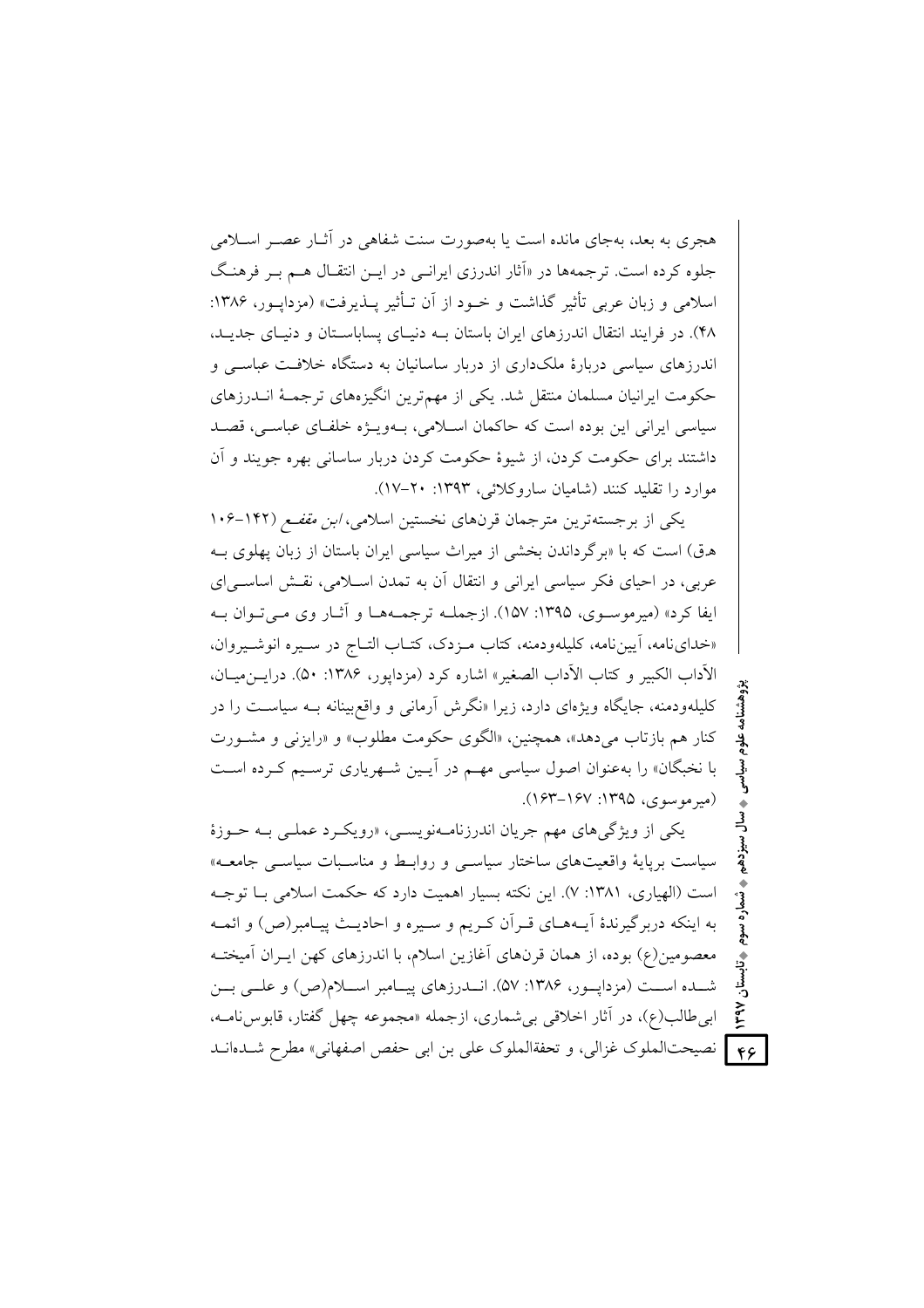(مزدايور، ۱۳۸۶: ۶۱).

اندرز در نظم فارسی با شعر نخستین شاعران پارسـیگـوی رخ مـیiمایـد کـه بهنوعی دنبالهٔ سنت اندرزگویی و احیاکننده انـدرزهای ایرانـی کهـن و البتـه هویـت ایرانی است. اندرز در قطعههایی از قـرن سـوم هجـری قمـری از ح*نظلـه بادغیسـی* (وفات حنظله در سال ۲۱۹ هـ ق) بهچشم می خورد. با سـرودههـای رودکـی (۲۴۴-۳۲۹ هـق) در قرن چهارم هجری قمری، مثنوی اندرزی پدیدار شد. در قرن چهـارم، شاعر نامداری همچون *ابوالقاسم فردوسی طوسی* (۴۱۶–۳۲۹ ه.ق) بـا اثـر سـترگ خود، یعنی «شاهنامه» درخشید. مـیتوان از شـاعران دیگـری در قـرن چهـارم، کـه اشعاری دربارهٔ اخلاقیات دارند، بـه ایــن شــرح یــاد کــرد: «*شــهید بلخــی، ابوطــاهر* خسرواني، دقيقي، خسروي سرخسي و ابوالفتح بُستبي» (مزداپور، ۱۳۸۶: ۶۶).

با اینکه اندرزنامههای ایران باستانی بر «سهگانه اخلاق، یعنی پندار نیک، گفتـار نیک، و کردار نیک» تأکید کرده بودند، ولی وزنه مباحث اخلاقی در اندرزنامــههــای دوران اسلامی، سنگینتر است که این امر، نتیجهٔ نگاهِ اخلاقی دین اسلام بوده اسـت (شامیان ساروکلائی، ۱۳۹۳: ۲۰-۱۵؛ حیدرینیا، ۱۳۸۶: ۲۳ و ۳۷). در نیمـهٔ نخسـت قرن پنجم هجری قمری، *بدایعی بلخی* (غیر از بدیع بلخی در قـرن چهـارم هجـری قمـري اسـت)، پندنامــهٔ تــاج انوشــيروان را در ۴۰۹ بيــت بــه نظــم درآورد و نــام «راحةالانسان» را برای آن برگزید. سرودن مثنوی و قطعه در اندرزگویی، بـاکسـ*ـایی* مروزی (۳۹۰-۳۴۱ ه.ق) و *ناصرخسرو قبادیبانی* (۴۸۱-۳۹۴ ه.ق) بـه اوج خـود رسید (حیدری:یا، ۱۳۸۶: ۶۹؛ قندهاری، ۱۳۸۵: ۱۳۴). ناصرخسبرو، یگانــه شــاعری است که در سراسر تاریخ ادبیات غنی و سرشار ایرانزمین، از نظم و نثر خود بهمثابه ابزاری بـرای مبـارزه مسـتقیم بهـره بـرده اسـت (مزداپـور، ۱۳۸۶: ۷۰). در کنـار اندرزنامههای سیاسی پس از نگارش «قابوس نامـه» (۴۷۵ هـق) بایــد بــه اثــر ســترگ خو*اجه نظام الملک طوسی (*۸۵۴–۸۴۰ ه.ق) اشاره کرد که «سیاستنامـه» نـام دارد. نظام الملک در این اثر فاخر از نظریه شهریار ایرانی بهره زیـادی بـرده و مشـروعیت قدرت در سیاستنامه، منشأ آسمانی داشته است (طباطبایی، ۱۳۸۸: ۹۲؛ مزدایــور، ۱۳۸۶: ۸۳ و ۸۶؛ حیدریiیا، ۱۳۸۶: ۱۲ و ۱۱۹).

در نیمهٔ نخست قرن ششــم، *حکــیم ســنایی (*۵۴۵–۴۷۳ هـق) دری تــازه بــر شــعرِ <mark>ـ ۴۷</mark>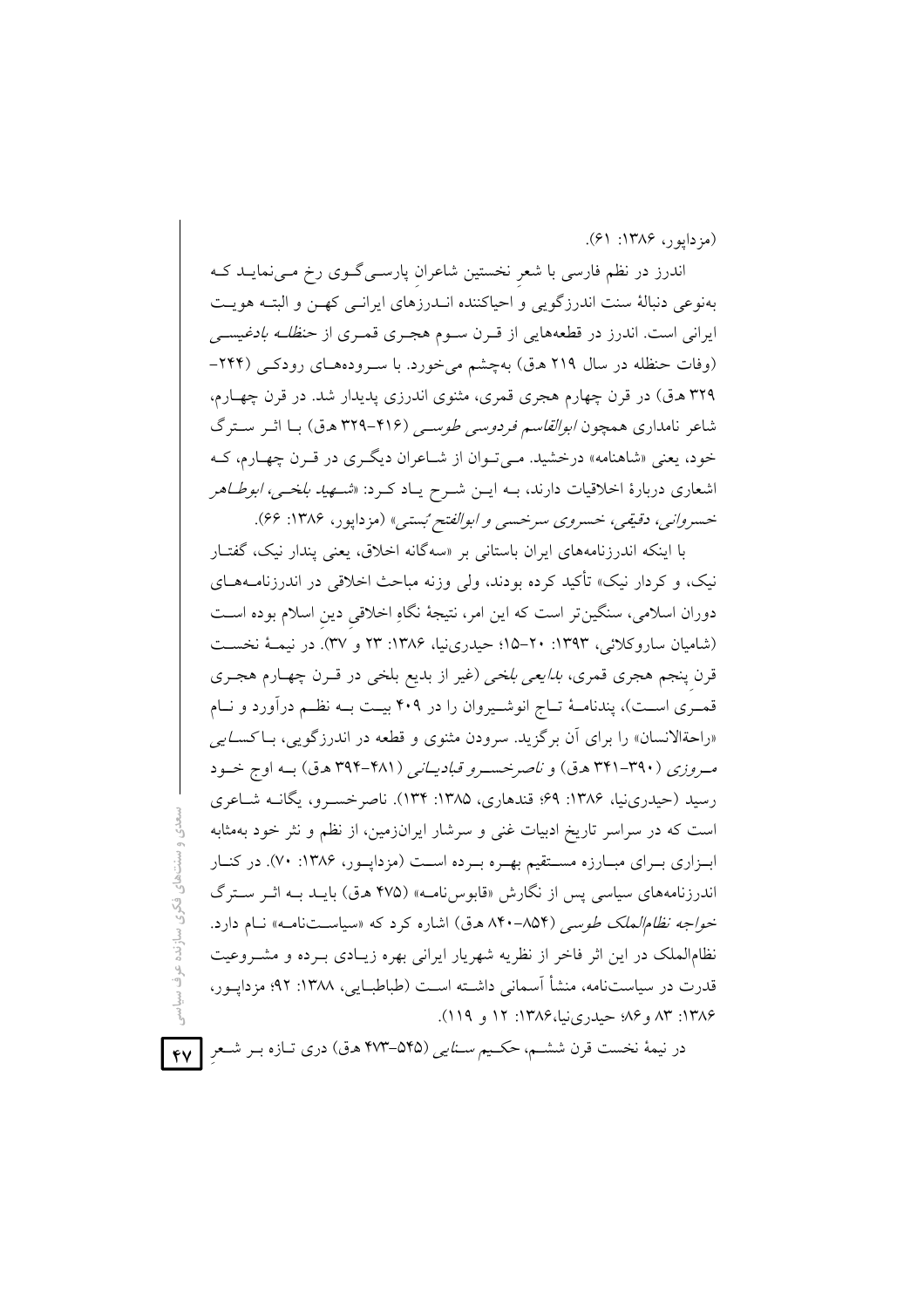اندرزی ایرانی گشود. وی «مفاهیم و مضامین عرفانی را بـا اخــلاق و انــدرزهای کهــن و مشهور اخلاقی در هم آمیخت» (مزدایور، ۱۳۸۶: ۷۱). گونـهٔ شـاعری سـنایی را در قـرن ششم و اوايسل قبرن هفتم، شباعراني ماننــد قبو*امي رازي* (وفيات: حــدود ۵۶۰ هـق)، جي*مـــالـالـــايـن اصــفـعاني* (وفــات: ۵۸۸ هـق) و خاقـــاني (۵۵۹–۵۰۲ هـق) در ســـرودن قصیدههـایی بـا مضــمونهـای انــدرزی تقلیــد کردنــد و حکــیم *نظــامی* نیــز در مثنــوی «مخزنالاسرار» خود از اسلوب شعرى سنايي تقليد كرده است. درنهايت، ادبيات اندرزی فارسی در قرن هفتم با آثار بزرگ سعدی شیرازی به اوج خود رسید که بهنــوعی اندرز و پند را با نقل حکایتها و لطـایف ارائـه کـرد؛ ایـن شـیوه بـا اسـتفاده و احیـای پیشینهای رقم خورد که حاکی از نوشتگان پهلوی است (مزداپور، ۱۳۸۶: ۷۲–۷۱).

#### ۴-۴. باسای مغول

۴۸

مغولهای پیش از چنگیزخان، تنها دارای قوانین عرفی بودند که البته بهسبب نبودن خط واقعي، مدون نشده بود (اشيولر، ١٣٧۴: ٣٧۵). چنگيزخان بهمنظور ايجـاد يـک نظم مطلوب و تحمیل مقرراتِ مقتدرانه به دو امر قابلتوجه همت گمارد که عبارتند از: نخست، تشکیل ارتشی منسجم و منظم؛ دوم، دسـتور نگــارش «یاســا<sup>(۱)</sup>» (لمــب، ١٣٧٣: ١٢٠؛ لعل نهرو، ١٣٨٧: ٣٣٧).

چنگیزخان برای ارائه و اجـرای «پاسـا»، بـه «تغییرناپــذیری و ابــدی» بــودن آن اعتقاد داشت و سرپیچی افراد مغول حتی خودش\_را از آن برنمی تافت (لعل نهرو، ۱۳۸۷: ۴۳۷). برتردید، تحمیل یاسا از طریق زور و فشار توسط چنگیز و زیردستان منصب دار وفادارش انجـام شــده اســت (لمــب، ۱۳۷۳: ۱۳۰). *مقریــزی* درایــنبــاره می نویسد: «وقتی چنگیزخان مُرد، همهٔ فرزنـدان و طرفـدارانش، خـود را بــه فرمـان حکومت [و قوانین یاسا] چنان مُلزم ساختند که مسـلمانان صـدر اسـلام بــه فرمـان قرآن، و آن را بهمثابه دین خود قرار دادند و کسی در هـیچ مـوردی از آن سـرپیچی نكرد» (ابراهيم حسـن، ١٣٧۴: ١۴٩). *فـرا كـارپيني،* جهـانگرد مسـيحي درايــنبـاره می گوید: «مغول بهتر از هر ملتی، رئیس خود را اطاعت می کنند و احترام فوقالعـاده نسبت به او بهجا می آورند»(لمب، ۱۳۸۹: ۶۶).

تأکید یاسای مغول بر مشروعیت چنگیز بهعنوان پادشاهی الهی و دارای قــدرتی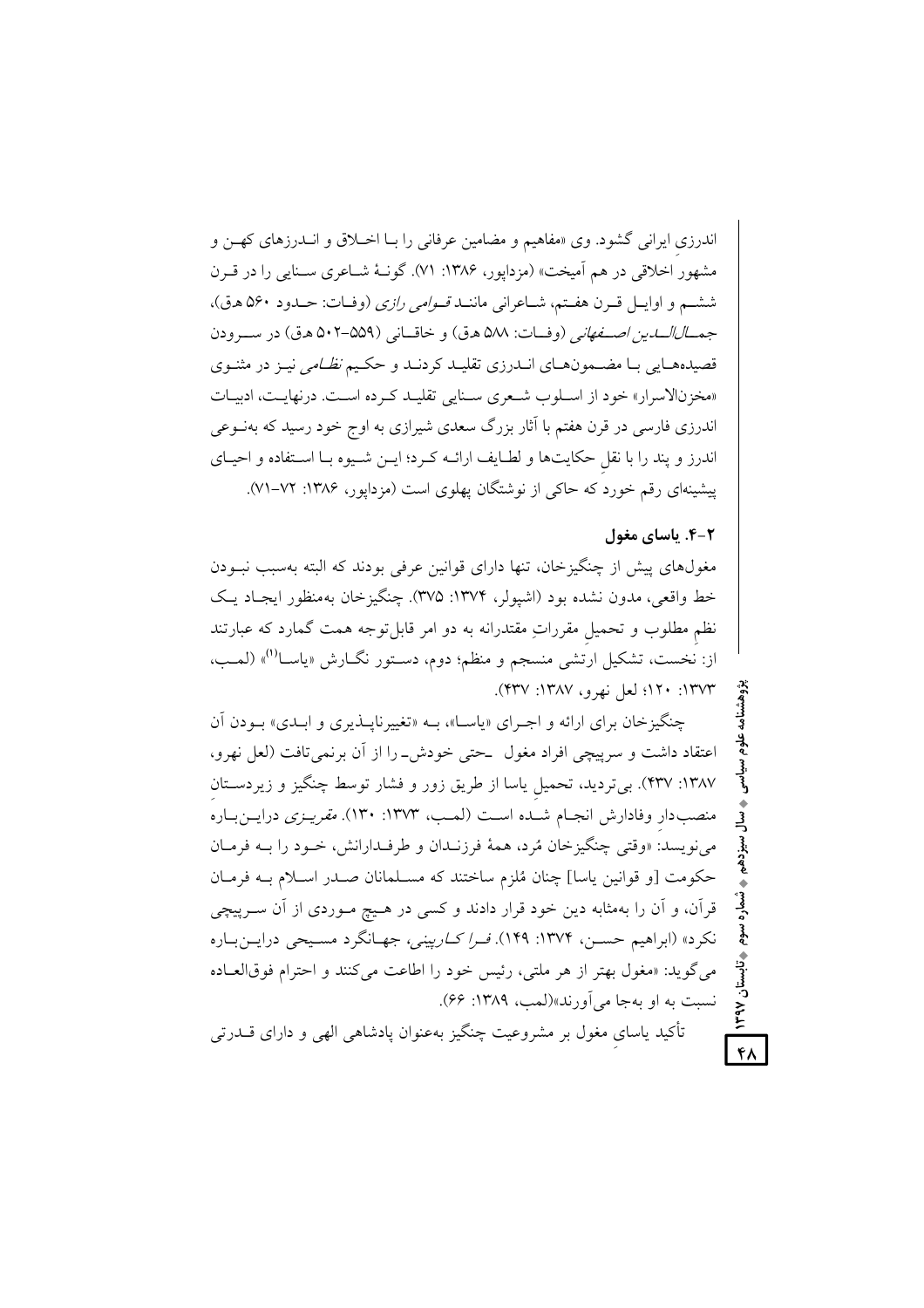اّسـماني و البتــه شكســتناپــذير، بســيار مهــم بــوده اســت (لمــب، ١٣٨٩: ١١٩)، و مهمترین نکتهای است که از طریق آن بهمرور زمان، بـه قــوانین چنگیزخــان (پاســا) نیرو بخشیدند و او را تــا حــد خــدایان بــالا بردنــد (اشــیولر، ۱۳۷۴: ۱۷۶). یــس از چنگیزخان، مشروعیت ایلخانان مغول دچار تحول دیگری شد، یعنی وارثـان مغــولی از ارتباط نَسَبی خود با چنگیزخان برای کسب مقبولیت و مشروعیت استفادهٔ ویژهای کردند (جعفریان، ۱۳۸۱: ۱۲۵)، اما نگاه جدیدتری در مـورد مشـروعیت *هلاکوخـان* ایجاد شد، زیرا خلافت عباسی را ساقط کرد و با توجه به قطع رابطه بـین قراقــوروم و ایلخانان، وسیلهای برای مشروع جلوه دادن حکومت وی وجـود نداشـت و تنهـا عامل مشروعيت ساز مي توانست قدرت نظامي باشد (لمبتن، ١٣٧٢: ٢٧٣).

در کنار بحثهای پاسای مغول، اعتقاد به ستارهشناسی اهمیت داشت، زیــرا در باورها و خرافات مغولی ریشه داشته و البته بر سیاستگذاری و اجرای تصمیمهــای آنها بسیار تأثیرگذار بوده است و زمان نشستن یادشاه و فرمانروای جدید بر تخـت شاهی و خانی، زمان تشکیل قوریلتای یا همان «شورای انتخاب»، آغاز لشکرکشبی و حتی مدت سلطنت با توجه به وضع ستارهها تعیین می شد (بیانی، ۱۳۸۹: ۱۹-۱۰! اشيولر، ١٣٧٤: ١٩٨–١٩٧).

#### ۴-۳. نظریه خلافت اهل سنت

خلافت در اصطلاح، نهادِ حکومتی غالب بر جهان اسلام، پــس از درگذشــت پيــامبر اسلام(ص) در سال یازدهم هجری قمری (اعم از صالح و فاسد) تا هنگام فتح بغداد بهدستِ مغولان در سال ۶۵۶ هجری قمری است (کریمی زنجانی اصـل، ۱۳۸۰: ۳۳: فيرحي، ١٣٨٨ الف: ٣٢). انديشهٔ خلافت، از درون جـدلهـاي انجـامشـده بـر سـر جانشینی پیامبر(ص) زاده شد کـه در اندیشـهٔ سـنیمـذهبهـا مسـئلهٔ جانشـینی بـا محتوای حراست از دین و سیاست دنیا همراه بوده است (میرموسوی، ۱۳۹۵: ۷۶؛ فيرحى، ١٣٨٨ الف: ٣٣). از مجموع كاربردهاى واژة «خليفه» در قرآن كريم، بهشكل مفرد یا جمع، این واژه تنها در یک مورد، به فرد خاصی ـیعنـی داود(ص)ـــ مـرتبط شده است و شکل مصدری این واژه، یعنی خلافت، در هیچیک از آیـههـای قـراَن کریم یافت نمیشود (کریمی زنجانی اصل، ۱۳۸۰: ۳۴–۳۳). این نکته مهم است ک

.ي و سنتھاي فکري سازنده عرف سياسر

۴۹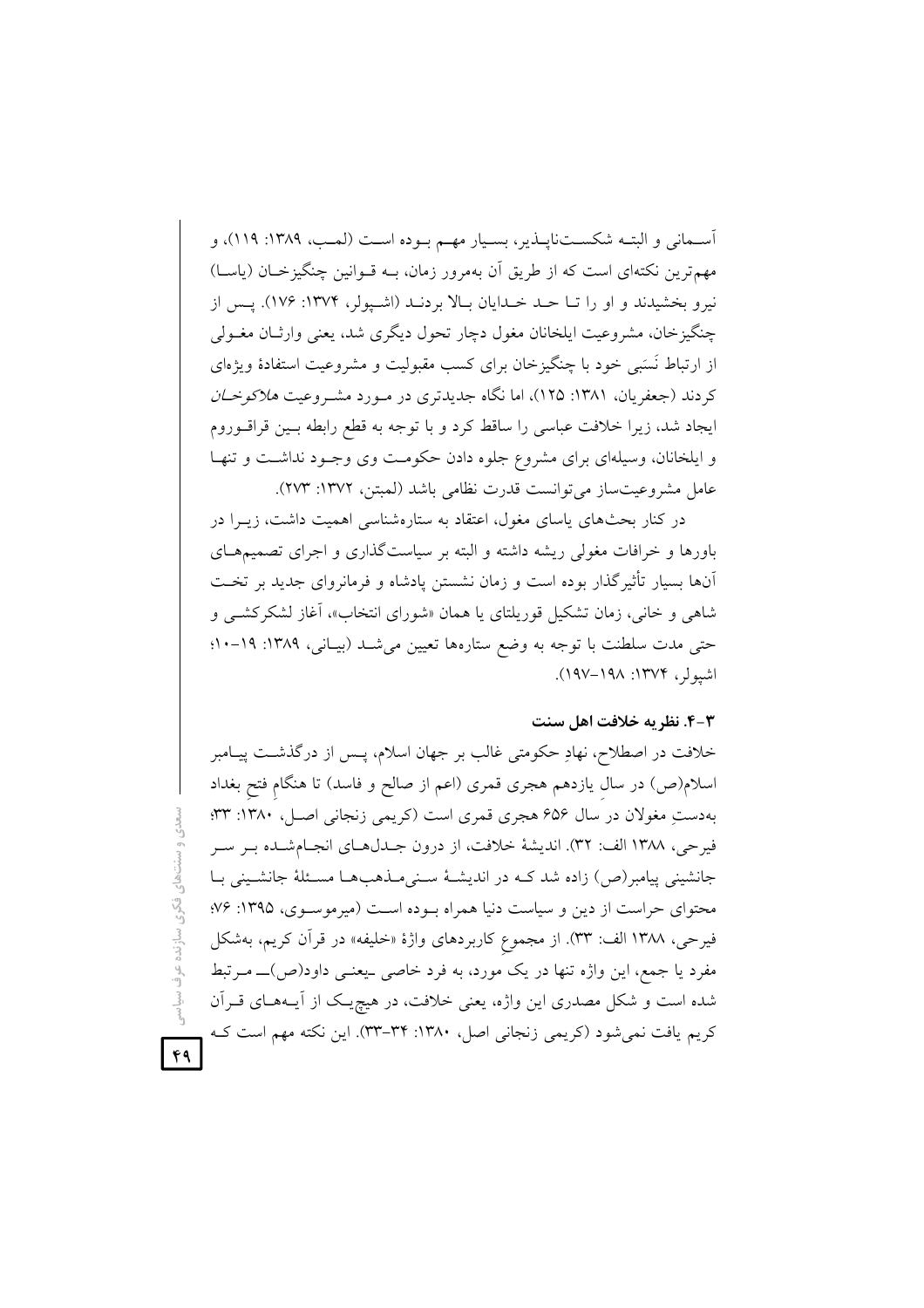خليفهها، مدعى وحي و اتصال با خداوند متعال نبودهاند، بلكه فيرض بير ايس ببوده است که آنها مانند هر انسان دیگری مقید به احکام دین اسـلام هســتند و اختیــار و نیز اقتدارشان با توجه به مقررات شرع محدود میشود (موحد، ۱۳۷۸: ۳۳۶).

در فقه اهل سنت، دو گونه خلافت درنظر گرفتـه شـده اسـت؛ نخسـت، خلافـت راشد (نظام حکومت درست) و دوم، خلافت غیرراشد (نظـام حکومـت نـاقص) اسـت. برای شناخت خلافت راشد، سه اصل مهم وجود دارد که عبارتند از: نخسـت، براسـاس قراردادی که برمبنای بیعت آزاد و بهدور از زور و اجبار و مبتنی بـر عقـد صـحیح باشـد؛ دوم، خلیفه دارای شرایط اهلیتی که فقـه تعیـین کـرده اسـت تـا حُسـن ادارهٔ حکومـت تضمين شود، باشد؛ سوم، عمل نظام حكومت صحيح (جاويد، ١٣٩٢: ١٧٣–١٧٢).

هرگاه برپاداشتن نظام حکومتِ درست (خلافت راشد) به هــر دلیلــی نــاممکن شود، مسلمانان ازیکسو بهلحاظ شرعی موظف به برپایی چنین نظـامی هســتند و از سوی دیگر، از برافراشتن این نظام ناتوان هستند؛ بنابراین، در چنین شـرایطی، نظـام خلافتِ غیرراشد (نظام حکومتِ ناقص) جلوه مـیکنـد و حضـور مـییابـد. مبنـای حكومتِ ناقص، يا بهتر بگوييم نظام حكومت اسـلامي نــاقص، «نظريــهٔ ضــرورت» است (جاوید، ۱۳۹۲: ۱۷۴–۱۷۳). این مبنای توجیهی، ایـدهٔ پایـهای پــذیرش عملـی شرعی بودن حکومتِ دو خاندان اموی و عباسی، جدای از صحت و درست بـودن مشروعيت آنها است (جاويد، ١٣٩٢: ١٧۶–١٧٥). در اين يژوهش، خلافت عباسي، بهعنوان نمایندهٔ سنت فکری خلافت و نوع تحول درون نظـام فکـری آن از اهمیـت زیادی برخوردار است، بنابراین، در ادامه به این نظام خواهیم پرداخت.

حکومت عباسیان را می توان به دو دورهٔ نظـام حکومـتِ نــاقص فاسـلـِ واقعـی (١٣ـ٢٢٨ هـق) و نظام حكومتِ ناقص فاسدِ اسـمى (۶۵۶ــ٢٢٨ هـق) (كـه در ايـن پژوهش، دورهٔ نخست، با عنوان خلافت واقعی و دورهٔ دوم، با عنوان خلافت اسمی درنظر گرفته شده است) تقسیم کرد (فیرحی، ۱۳۸۸ ب: ۱۸۳؛ جاویـد، ۱۳۹۲: ۱۷۶-۱۷۵). خلافت عباسیان، بر سه پایه بنا شده بود که عبارتنـد از: نخسـت، دیـن. دوم، سپاه و سپاهیان مسلح، و سوم، سازمان اداری. این سه پایــه، دو کــارکرد ویــژه ارائــه میدهند: نخست، سـبب رونـق، شـكوه، و عظمـت عباسـيان، و دوم، سـبب زوال و | فروياشي عباسيان (فيرحى، ١٣٨٨ ج: ٢٤١-٢٥٩ و ٢٧۶).  $\Delta \cdot$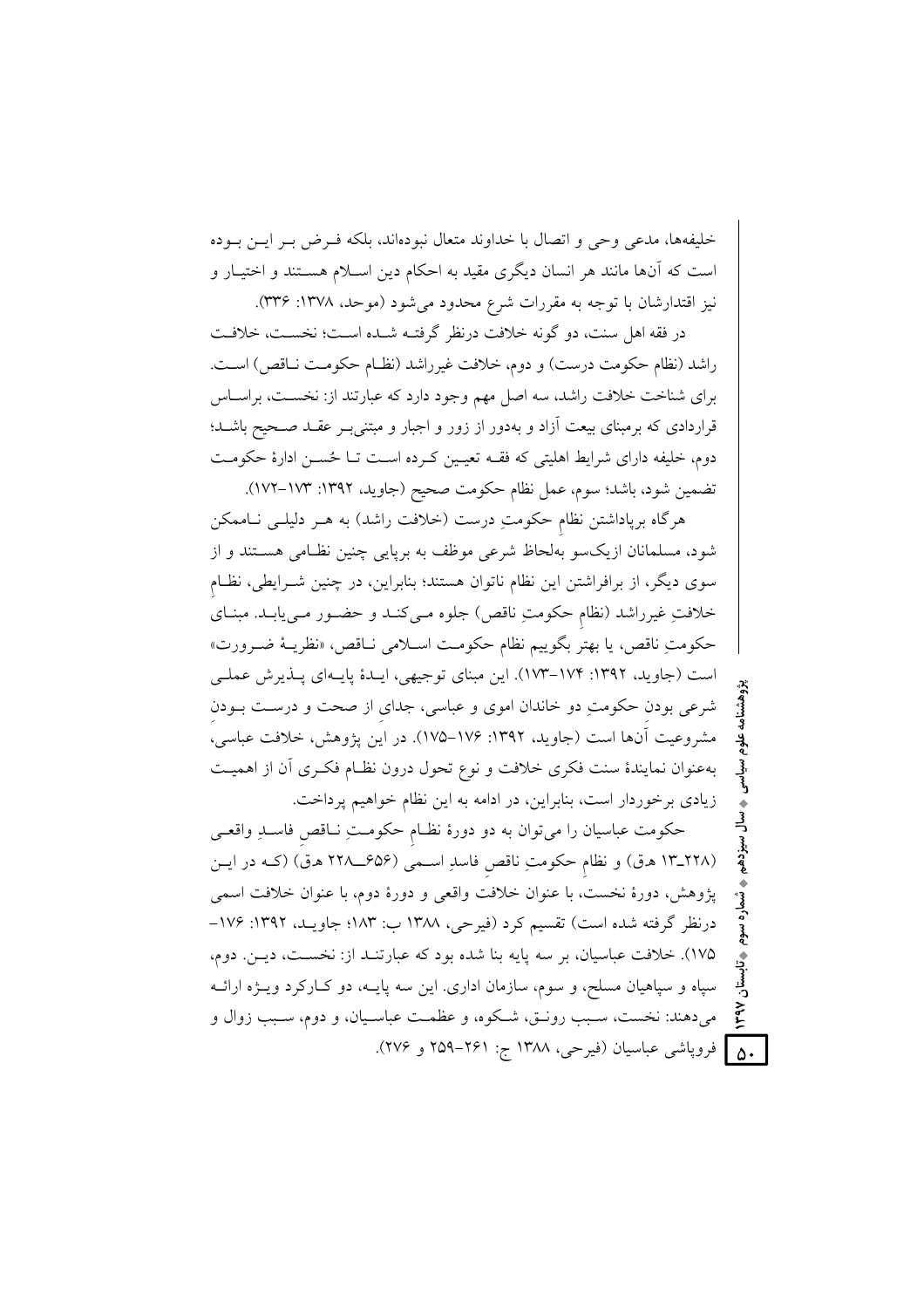در مورد سه پایهٔ خلافت عباسـیان و کـارکرد آنهــا مــی تــوان گفــت، وزارت بهعنوان عالي ترين نهاد اجرايي دولت اسلامي، براي نخستينبار و با اقتباس از تجربهٔ ایران پیش از اسلام، تأسیس و وظایف اَن بــا توجــه بــه ســاخت جدیــد قــدرت در جامعه اسلامی بازسازی شـد (فیرحـی، ۱۳۸۸ ب: ۱۹۳–۱۹۲). *آرتـور کریسـتزبسـز* دراین باره می گوید: «منصب وزارت اعظم که خلفا [عباسی] برقـرار کردنـد... تقلیـد مستقیم از منصب وزرگ فرمذار ساسانیان بوده است… و روابط خلفا با وزیـر اعظـم عیناً همان ارتباط شاهنشاه ساسانی بـا وزرگ فرمــذار اســت» (کریســتن ســن، ۱۳۹۱:  $(149 - 14)$ 

نکتهٔ قابل توجه دیگر در خلافت عباسیان، الگوی ویــژهای اســت کــه در رابطــهٔ دین و دولت ایجاد شده و در هیچ دورهٔ تـاریخی اسـلامی دیگـری مشـاهده نشـده است. این الگو، دارای سه طرف مدعی است که عبارتند از: دستگاه خلافت، عالمان ديني، و امرا و يادشاهان مستولى.

بنا بر نظر فيرحى در دو اثر «تاريخ تحول دولت در اسلام» و «قدرت، دانش، و مشروعیت در اسلام (دوره میانه)»، در دورهٔ نخست عباسـیان بـا الهـام از ایرانیـان، علاوه و «نص» که شیعیان به آن اعتقاد داشتند، بر اصل «وراثت» و «تقبدیر الهبی» در خلافت تأکید می شد و این نوع تفکر در یــی ایجـاد تصــور شایســتگی خلافــت در اذهان مردم بوده است (فيرحي، ١٣٨٨ ج:٢۵۶؛ فيرحي، ١٣٨٨ ب: ١٨۶). در ايس دوره نخست، عباسیان، سلسلهمراتب سهگانهای از قدرت را ایجاد کردند که ترکیبے از خليفه، خواص، و عوام بود.

خليفه بهلحاظ موضوع «وراثت»، «نص»، «تقدير الهي»، و «تقـديس خلافـت» از موقعیت بی بدیلی برخوردار می شد و آنها با این ادعا که به فضل و خواســته الهـی، خلافت را بهدست گرفتهاند، از مردم می خواستند که خلافت را بهعنـوان حـق الهـی عباسیان بپذیرند (فیرحی، ۱۳۸۸ ب: ۱۹۱–۱۹۰؛ برزگـر، ۱۳۹۰: ۲۴۶). درایــن(سـتا، تحول دیگری توسط عباسیان رخ داد و آن، افزودن پسوندِ «الله» به القــاب خودشــان بود که از زمان معتصم، یعنی از سال (۲۱۸ ه.ق) به بعد، ظهـور یافتـه اسـت. قصـدِ خلفا از موارد مطرحشده، سودجویی از قدرت نمایندگی خداوند در راستای تقویت موقعیت خودشان، و نیز حق انحصاری خلافت و رهبری جهان اسلام برمبنای تأیید

مدی و سنتهای فکری سازنده عرف سیاسی

 $\Delta$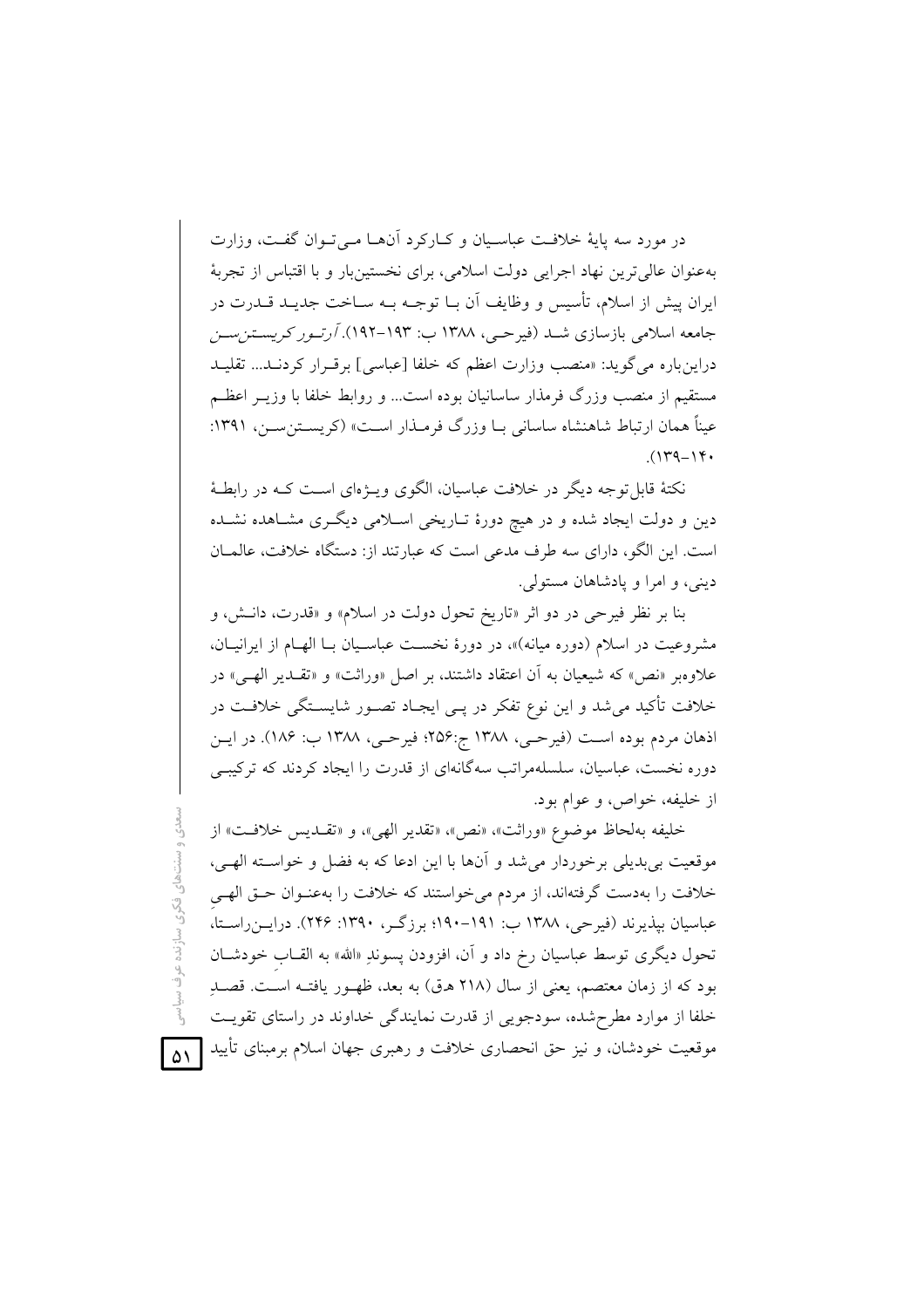خداوند بوده است (کریمی زنجانی اصل، ۱۳۸۰: ۴۷؛ برزگـر، ۱۳۹۰: ۳۲). برمبنـای توضیح مشروع بودن حکومت نـاقص کـه پیشـتر مطـرح شـد، مشـروع بـودن ایـن حکومت، مبتنی بر قدرت و زور بوده و براساس واقعیت موجود در آن زمان و بحث حالت ضرورت، مشروعیت خاندان عباسی، دست کم در نظر و ظاهر، تا پایـان دوره دوم ادامه داشته است (جاوید، ۱۳۹۲: ۱۸۱). گویـا در دورهٔ نخسـت عباسـیان، ایــن مهم تأمین شده بود و به همین سبب میتوان این دوره را برمبنای فکری اهل ســنت دارای (حکومت واقعی) دانست.

خلافت دوره دوم عباسیان، پس از دوران مأمون تا سقوط بغداد، بهمــدت بــیش از چهار قرن (۲۵۶–۲۱۸ ه.ق) طول کشید. آنچـه در ایــن مـدت در سـنت خلافتــی جلوه کرد، عبارتند از: نخست، خلفایی فاسد و مستبد کـه سـلطه سیاســی و امــارت عملی دوره نخست عباسیان را ندارند، دوم، ادامه دادن به شیوه وراثتـبی و اسـتبدادی گذشتگان خود با چاشنی تقدس خلیفه و قداست خلافت (جاویـد، ۱۳۹۲: ۲۱۹؛ برزگر، ۱۳۹۰: ۲۴۶)، سوم، خلفای این دوره تنها به عراق اکتفا کردند و در همهٔ بلاد اسلامي، تنها به ضرب سكه و خطبه قانع شدند (فيرحى، ١٣٨٨ ب: ١٨٣)، و چهارم، فاقد توان نظامی بودند و این خود، سبب ظهور دو دولت، درون جامعهٔ اسلامی شد: نخست، دولت مرکزی یا خلافت بغداد (که فاقد نیروی نظامی بود و بـه مشـروعیت سیاسی و مذهبی قانع شده بود)، و دوم، دولتهای محلی در قالـب امیرنشـینهـا و سلطنتها (كه تنها قدرت و توان نظامى داشتند و نيازمند مشروعيت خليفة اسلامى بو دند) (فيرحي، ١٣٨٨ ب: ١٩٢).

اگرچه خلافت عباسی، بهنام اسلام استوار شـده بـود و خلیفـههـای آن ادعـای نیابت از پیامبر اکرم(ص) و صیانت از شرع اسلام داشتند، ازیکسو، خلافت ایشـان از جادهٔ عدالت بهکنار افتاد و ازسویدیگر، امنیت و ثبات را از بین بردند و مثــال آن دشمنی کردن علنبی و جنگ بــا شــیعیان و أزار و اذیــت مســیحیان بغــداد و ســایر شهرهای عراق است که با این بیتدبیری، زمینهٔ از بین رفتن مـردم آن سـرزمین را فراهم كردند (موحـد، ١٣٧٨: ٣٣٥؛ خـالقي، ١٣٩٥: ٩۴). تــا دورة خلافـت يادشـده، نظریهپردازان این عصر، بهجز تنظیم رابطههای قدرت خلافت یا نهاد سلطنت بـر رد 8] و پاسخنویسی بر ضد نظـامهـای فکـری رقیـب، ماننـد خلیفـههـای فـاطمی مصـر،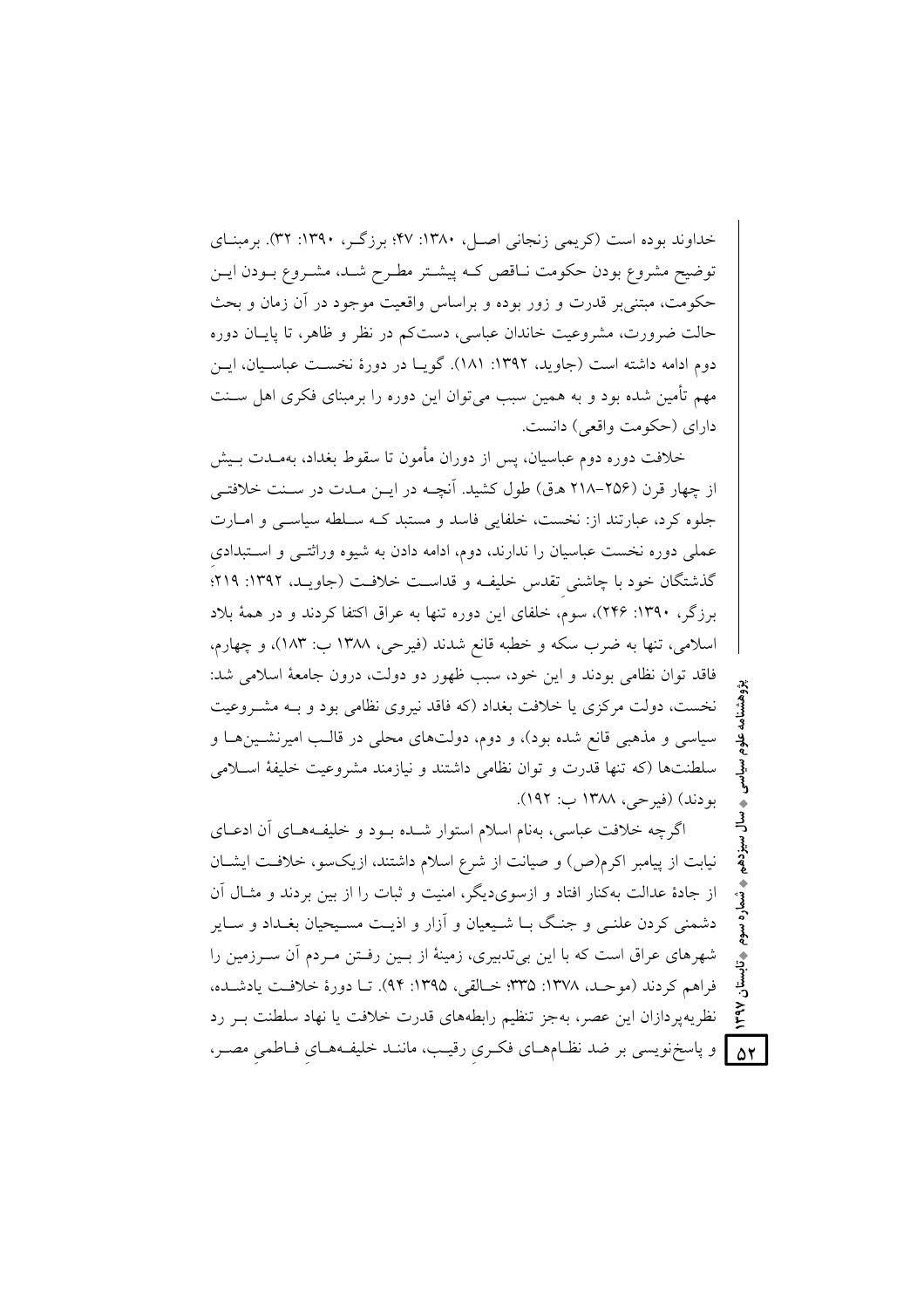اسماعیلیهٔ ایران، و نهضتهای شیعهمذهب دیگر، همت گماردند. با سقوط بغیداد و فرویاشی خلافت عباسیان در سال ۶۵۶ هجری قمری، دو نفـر از اندیشـمندان اهـل تسنن، يعني *بدرالدين بن محمد بن جماعه*، معروف بـه ابـن جماعـه، و *تقـى الــدين ابوالعباس احمد بن عبدالحلي*م معروف به ابن تيميه، براي حفظ نهاد حكومت، بدون توجه به ماهیت اّن و با پردازش نظریهای مذهبی حساســی براســاس مبــانی و مبــادی اندیشه خلافت، کوشش کردند (قادری، ۱۳۹۰: ۲۰۵–۹۹).

سنت خلافت، با توجه به آنچه شرح داده شد، یکسی از مهــمتـرین ســنتهــای فکری تا قرن هفتم بود که مفاهیم سیاسی را در این سنت شکل داد. در ادامه به یکی دیگر از سنتهای فکری مهم، بهنام سـنت فکـری تصـوف، کـه در دوران سـعدی، سازندهٔ عرف سیاسی بوده است، خواهیم پرداخت.

#### ۴-۴. سنت فکری تصوف

تصوف، نام خود را از پشمینهپوشی بهعنوان اعتراضی به تجملهای حاکم بر جامعـهٔ اسلامی گرفته و در حدود سال ۲۰۰ هجری قمری ایجاد شـده اسـت (زریــن کــوب، ١٣٨٣: ٣٢۶؛ قرامصطفى، ١٣٩٥: ۶٢؛ حسيني، ١٣٧٢: ٢٩٨). در بحث عملـي «قبـول مشتاقانه و تمامعیار و گزاردن فرمانهای خداوند، بنیادِ کل عمل صوفیانه را تشکیل میداد» (قرامصطفی، ۱۳۹۵: ۶۶). جنبشهای صوفیانه در اسلام (ماننـد صـوفیان در عراق، ملامتیه در نیشابور، حکیمان در ماوراءالنهر) را طبقههـای متوسـط و بـالاتر از آن، و بهطور عمده، درس خواندهٔ شهری تشکیل میدادند. می توان بـا تسـامح گفـت، در طول سدهٔ چهارم که این جنبشها در طـول زمـان، درهـم تنیـدهانـد، زیـر بیـرق تصوف درآمدهاند و این مبنای شهری گسترش هم یافته بود. اولیای صوفی بـهمنزلـهٔ «اولیای شفیع غیررسمی» و مشایخ واعظ در همـهٔ شـهرها مشـهور، و رفتـهرفتـه از حرمت نهادن جمعيتِ شهرنشين برخوردار شـدند (قرامصـطفى، ١٣٩٥: ٣٢٠-٣١٥). همانگونه که یادشاهان بااقتدار سیاسی بر سرزمینی فرمان می راندند، اولیا صوفی نیز در گسترههای معنوی، صاحب اقتدار و عظمت بودند و بر دل۵حای مـردم ســرزمین پادشاهان، فرمانروایی می کردنـد. اگـر ولایـت را در معنـای قلمـرو اجرایـی درنظـر بگیریم، اقتدار معنوی اولیای صوفی با قلمرو معنویشان هــممــرز بــوده اســت و بــا

ستهای فکری سازنده عرف

 $\Delta \mathbf{r}$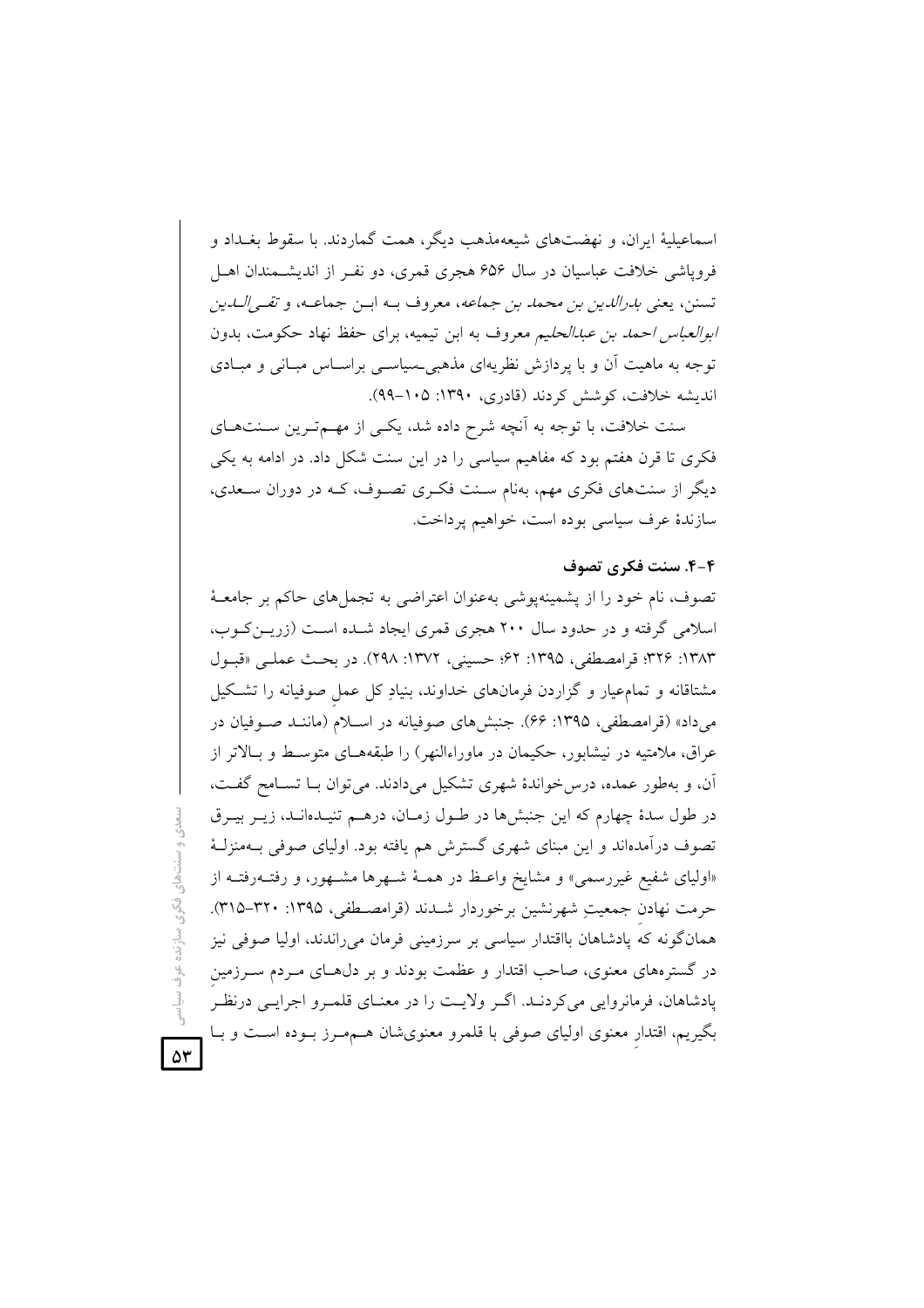تسامح می توان گفت، گسترهٔ حقیقی قــدرت، نــه از آن شــاهان، بلکــه از آن اولیــای صوفي قلمداد مي شده است (قرامصطفى، ١٣٩۵: ٣٠٨-٣٠٨).

در مورد اینکه تصور میشود تصوف، مبنای اجتماعی ندارد، باید اشاره کرد ک امبام محميد غزالي، متكلم و فقيــه و صــوفي ايرانــي (۵۰۵-۴۵۰هـق) بــا وجــود ناخشنودی از خُلقیاتِ عالمانهٔ حاکم بر زمانهٔ خود، بر موضوعِهای عملی تمرکز و از جزئیات صرف نظر کـرد. رویهـمروفتـه، وی بـه مسـير ميانــه و محتاطانــه وفـادار و نسخهي عملي و معتدلي از تصوف دربارهٔ پارسايي، ميان زندگي در انـزوا و زنــدگي در اجتماع، ايجاد كرد. اين عمل، تصوف را به نقطهٔ جديـدى از حضـور، بـا عنـوان «يارسايي» تبديل كرد (قرامصطفى، ١٣٩۵: ٢٣٥-٢٣٣).

در همین دوره، شیخ صوفی بزرگ<sub>حی</sub> بـهنــام *ضــیاءالدین ابوالنجیـب عبــدالقاهر* سهر*وردی (*۶۳–۴۹۰ هـق) در سدهٔ ششـم، در کتــاب «اَداب المریــدین»، گســترش مبنای اجتماعی وجهِ صوفیانهٔ پارسایی را بهصراحت تبیین و اَن را تا حدودی تجویز كرد (قرامصطفى، ١٣٩٥: ٣٢٠)؛ بنابراين، مى توان گفت، ايـن حركـتهـا تصـوف را به عنوان یک وجه عرفانی اجتماعی از حضور، با محتوای تمایل باطنی قدرتمنـد بـه دگرگون كردن جهـان بـهشـكل خـاص تبـديل كـرد (قرامصـطفى، ١٣٩٥: ٣۶۶). درهمین راستا، فرمانبرداری بی چونوچرا از پیر یا اولیای صوفی که شـمار پیروانشـان درحالگسترش بود، جایگاه تصوف را درون اجتماع افزایش میداد و ایــن موضــوع برای طبقههای حاکم بر جامعه، عامل بسیار مهمی بهشمار مـی آمـد؛ بـهگونـهای کـه درویشان، زاهدان، و شیخهای مقدس صوفی، بـرای نظـم عمـومی و از آن مهـمتـر، برای نظام سیاسی غالب بـر جامعــه، خطرنــاک بودنــد، زیــرا مــیتوانسـتند مــردم کوچهوبازار را تا واژگون کردن قدرت سیاسی برانگیزاننـد (رییکـا و دیگـران، ج ۱،  $($   $\uparrow$   $\uparrow$   $\uparrow$   $\uparrow$   $\uparrow$   $\uparrow$   $\uparrow$   $\uparrow$ 

آنچه اهمیت دارد این است که در تمام طـول دوران اسـلامی، تصـوف وسـیلهٔ شـفاعت، شـفا، و أرامــش خــاطر مــردم، خانقاهشــان پناهگــاه مــردم ســتمديده، خطهشی دهندهٔ مبارزات منفی در برابر استبداد و استثمار حکومتهای غالب، و ایجادکنندهٔ واژگان و مفهومهای صوفیمنشانه برای نقدِ مفاسـدِ اخلاقـی، سیاسـی، و ] اجتماعی بوده است (کابلی، ۱۳۷۹: ۶۹). حضور بااقتـدار صـوفيان در قــرن ششــم و  $\Delta \mathbf{f}$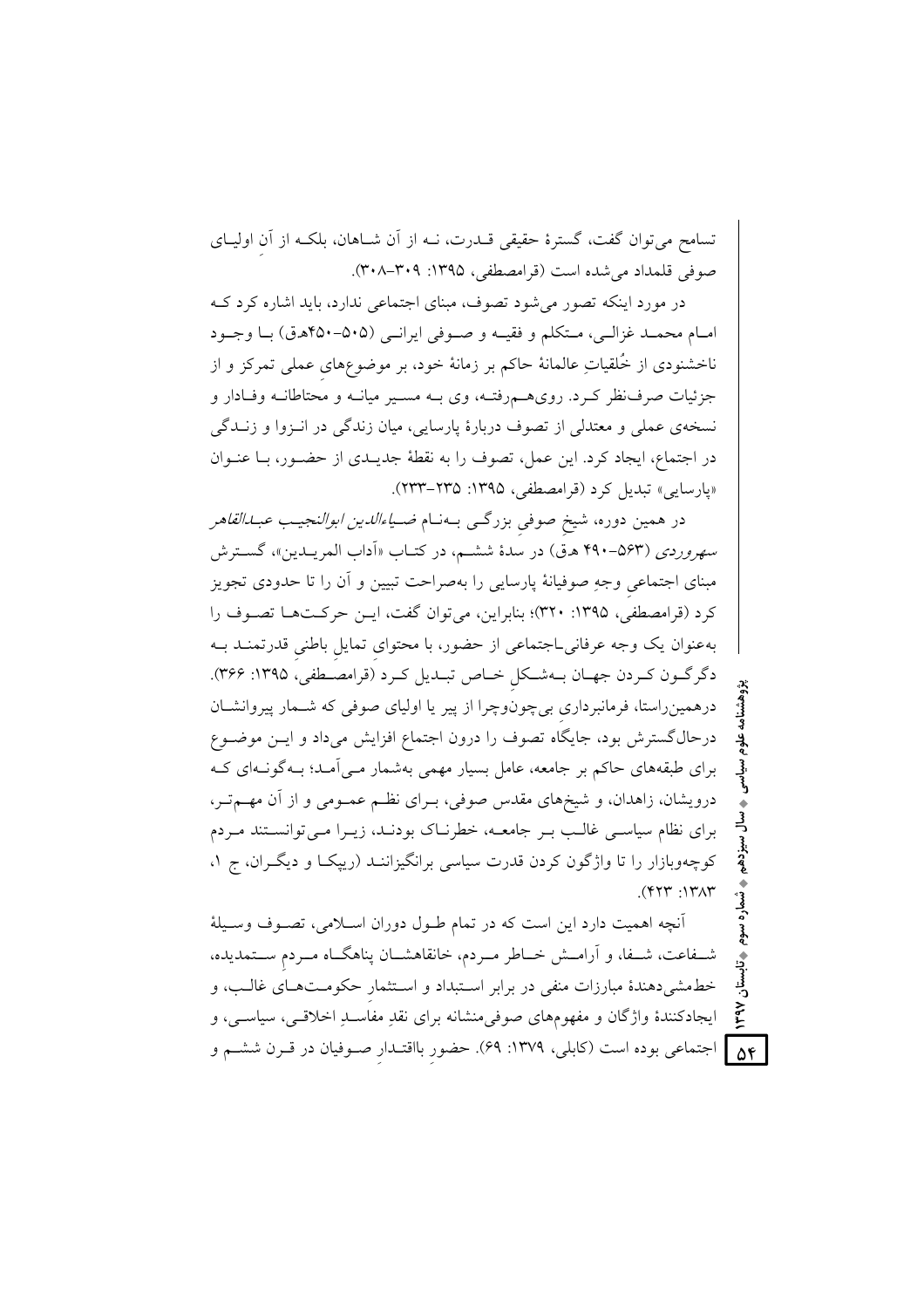هفتم، موجب تحولهايي در اوضاع سياسي اجتماعي اين قرنها شد كه عبارتنـد از: نخست، به گفته برخی مورخان، راه رشد علم، ازجمله عقل گرایی در دنیای اسلام را بستند (جعفریان، ۱۳۸۱: ۶۱-۶۰)؛ دوم، «شعر» را ابزار اصلی خود در راستای ایـراد سخن قرار دادند<sup>(۲)</sup>، سوم، مردم بهسبب آثار ویرانگر اختلافهای مذهبی، خشــونت، و خونریزیهای مغولها، به خانقاهها و اندیشهٔ صوفی منشانه روی آوردنـد، چهـارم، پدیدهٔ شگرفی با عنوان «سیاسی شدن رهبران صوفیه» رقم خورد (جعفریـان، ۱۳۸۱: ١٢٨–١٢٤؛ شعباني، ١٣٧٩: ٢٣۴).

حملهٔ مغولها و قتل خلیفه عباسی، ازیکسو مشروعیت را بهنوعی به شیخها و اولیای صوفی که خانقاهی سازمان یافته و پیروان بسـیار داشـتند، انتقـال داده و نفـوذ آنها در این زمان تااندازهای اهمیت یافت که حضورشان در عرصهٔ سیاسی، اثرگـذار بود و ازسوی دیگر، نهضتی واکنشی در مقابـل واقعیـتهـای تلـخ تهـاجم مغـولهـا بهشمار میرفتند؛ هرچند مغولها نیز احترام صوفیان را بنا بـه اعتقـادات، تسـامح، و تکثر مذهبی نگه مـی۵داشــتند (شــعبانی، ۱۳۷۹: ۱۲۸؛ لمبــتن، ۱۳۷۲: ۳۵۰). اقتــدار و عزت و احترام صوفيان در نزد اربابان قدرت، چه داخلي و چـه خـارجي، موجـب رواج كار صوفيان، مفاهيم، انديشهها، خواستههـا، سـنتهـا و قــدرت أنهـا و نيـز استقلال تودهٔ مردم شده بود (زرین کـوب، ۱۳۸۳: ۳۵۴–۳۵۳؛ ریپکـا (و دیگـران)، ج ١، ١٣٨٣: ٢٢٣-٢٢٢: جعفريان، ١٣٨١: ١٣١).

آنچه اشاره به أن مهم بهنظر می رسد، أيين جوانمردي و فتوت و جايگاه أن در سنت فكرى تصوف است كـه هـمسـطح بـا تصـوف، رواج كامـل داشـته اسـت و خاستگاه بَرین آن، ایران است و در میان تودهٔ مردم، مؤثرترین عامل بقای روح ملـی ایران و قیام و پایداری در برابر بیگانگان و ستمپیشگان بوده است (حـاکمی، ۱۳۸۲: ۱۷ و ۱۲۵؛ سیدباقری، ۱۳۹۴: ۱۳۷۷؛ موحد، ۱۳۷۸: ۲۶۷). آیین جـوانمردی و فتـوت ایرانی از سرزمینش به همهٔ کشورهای اسلامی پای نهاد؛ بهویژه در عـراق و سـوریه كه بعدها مهمترين مركـز ايــن مكتـب، بغـداد شــد (حـاكمي، ١٣٨٢: ١٢۵). *الناصـر لدین لله* در بغداد از این نظام فکری فتوت حمایت میکرد و ریاست آن را بــهعهــده گرفت که بهنوعی نیت سیاسی نیـز بـرای گسـترش قـدرت در تمـام سـرزمینهـای اسلامی داشته است. تا سال ۶۲۲ هجری قمری، آیین فتـوت در سراسـر کشـورهای

ىنتھاى فكرى سازنده عرف سياسي

 $\Delta\Delta$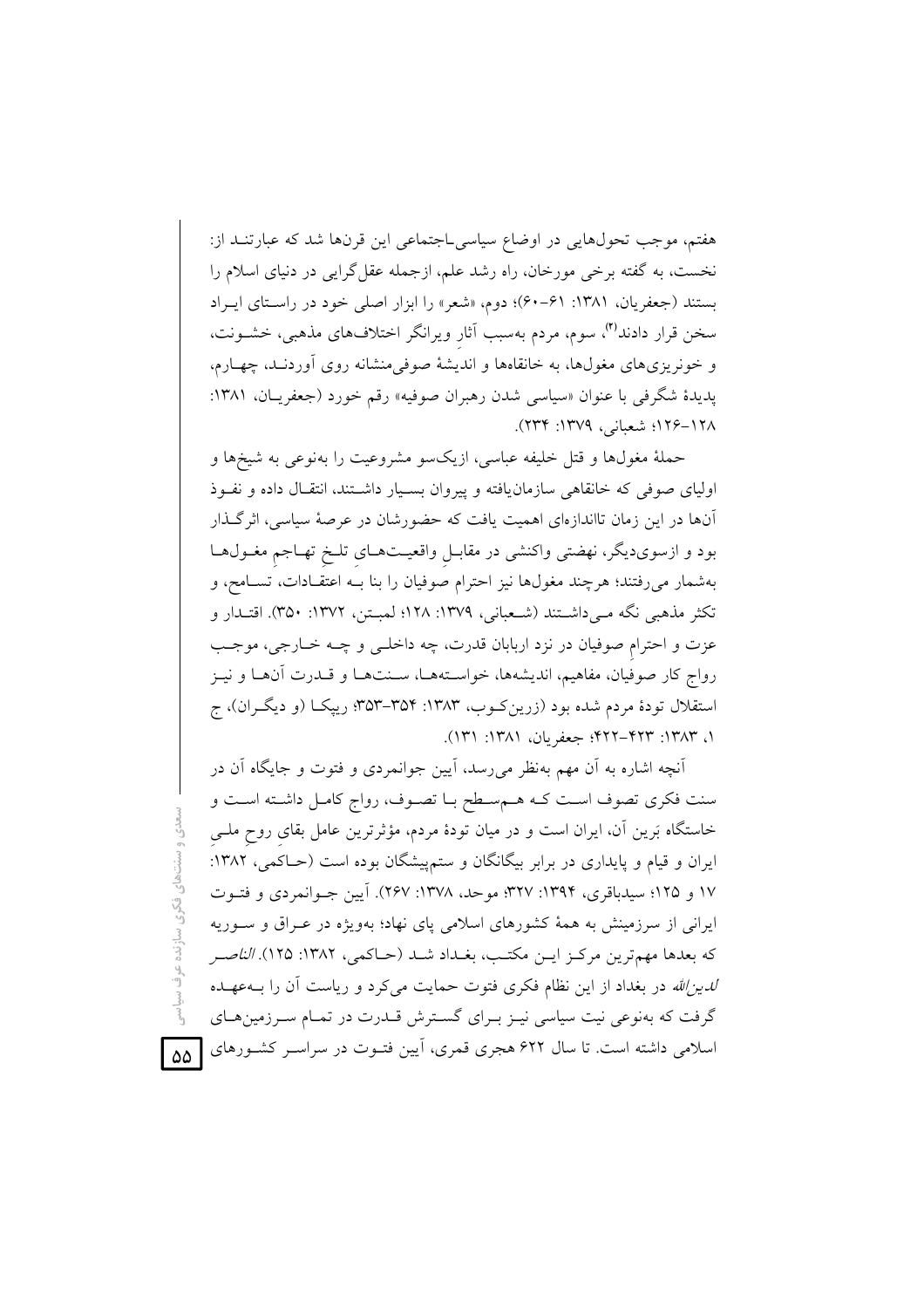اسلامي بسيار گسترش يافته است. جانشينان خليفهٔ يادشده نيز به توسعهٔ آيين فتوت همت گماردند؛ بهطور مثال، *المستنصر بالله* کـه مـدارس المستنصـريه را نيـز ايجـاد کرده بود، از این نظام فکری حمایت کـرد. از سـوی دیگـر، روش تربیتـیLخلاقـی تصوف از طريق فتوت، توسعه يافته بود و در أثار بزرگان تصوف رخ نمود؛ بهعنوان مثال، صوفیانی مانند شیخ شهابالدین سهروردی بـا نگــارش فتــوتنامــه از فتــوت اخلاقی سخن گفتند، اما در سال ۶۵۶ هجری قمری با فروپاشی خلافت عباسیان، نقش تشکیلات مؤثر فتوت نیز بەنوعی کےرنگ شــد (حـاکمی، ۱۳۸۲: ۴۲ و ۱۲۵؛ , ياضر ، ١٣٨٢: ۴۴ و ٩٠-٨٩).

در ادامه، سنت فکـری تشـیع بررسـی مـیشـود کـه در آن دوران، نسـبت بـه سنتهای فکری دیگر، از حمایت پادشاهان برخوردار نسوده است و نقطـه عطـف حضور و توسعه این سنت فکری، پس از سقوط خلفای عباسی فراهم شد.

#### ۵-۴. نظریه امامت شیعی

 $\overline{\mathsf{d}^{\mathsf{c}}}$ 

سنت فکری شیعه در دوران سعدی در حاشیه بوده است که دلیل نخسـت آن، نبــود حمايت عملي حكومتهاي غالب، و دليل دوم أن، وجود مذهب تسنن بهعنوان يک مذهب رقیب و مسلط بوده است. هیچ یک از پادشاهان دوران پس از حملـهٔ اعـراب تا دوره سعدي، از مكتب تشيع، دسـتگيري قابـلتـوجهي نكـرده بـود و حتـي اگـر حکومتی دارای قدرت بوده، با آنها جنگ و ستیز کرده است (مظفر، ۱۳۸۷: ۳۰۰). سنتهای فکری در دورههای مختلف برای ارائهٔ خویشتن، نیازمند «قدرت» بودهانـد و در میان قدرتهای مختلف سیاسی، اقتصادی، نظامی، فرهنگی، و... بیش از همــه، به «قدرت یادشاهی» که تمام قدرتهای یادشده در آن تجمیع شـده بـود\_نیازمنـد بودند تا بتوانند به کمک آن، سنت فکری خود را در زمینـههـای علمـی، اجتمـاعی، سیاسی، اقتصادی، نظـامی، و فرهنگــی حــاکم کننــد؛ آنچــه در تــاریخ و زمــان۱هــای گوناگون ایرانزمین و کشورهای مسلماننشین جلوهگر مبی شـود، ایـن اسـت کـه شيعيان از اين قدرت، بي نصيب بودهاند. گفته شده است كه الناصـر لـدين\لله (۶۲۲-۵۷۵ هـ ق)، با اینکه از خلیفههای عباسی بود، علایق شیعی نیز داشت و بغداد نیز پــر از شیعیانی شد که در ادب و سیاست، نقش آفرینی می کردنـد، امـا مـذهب خلیفـه و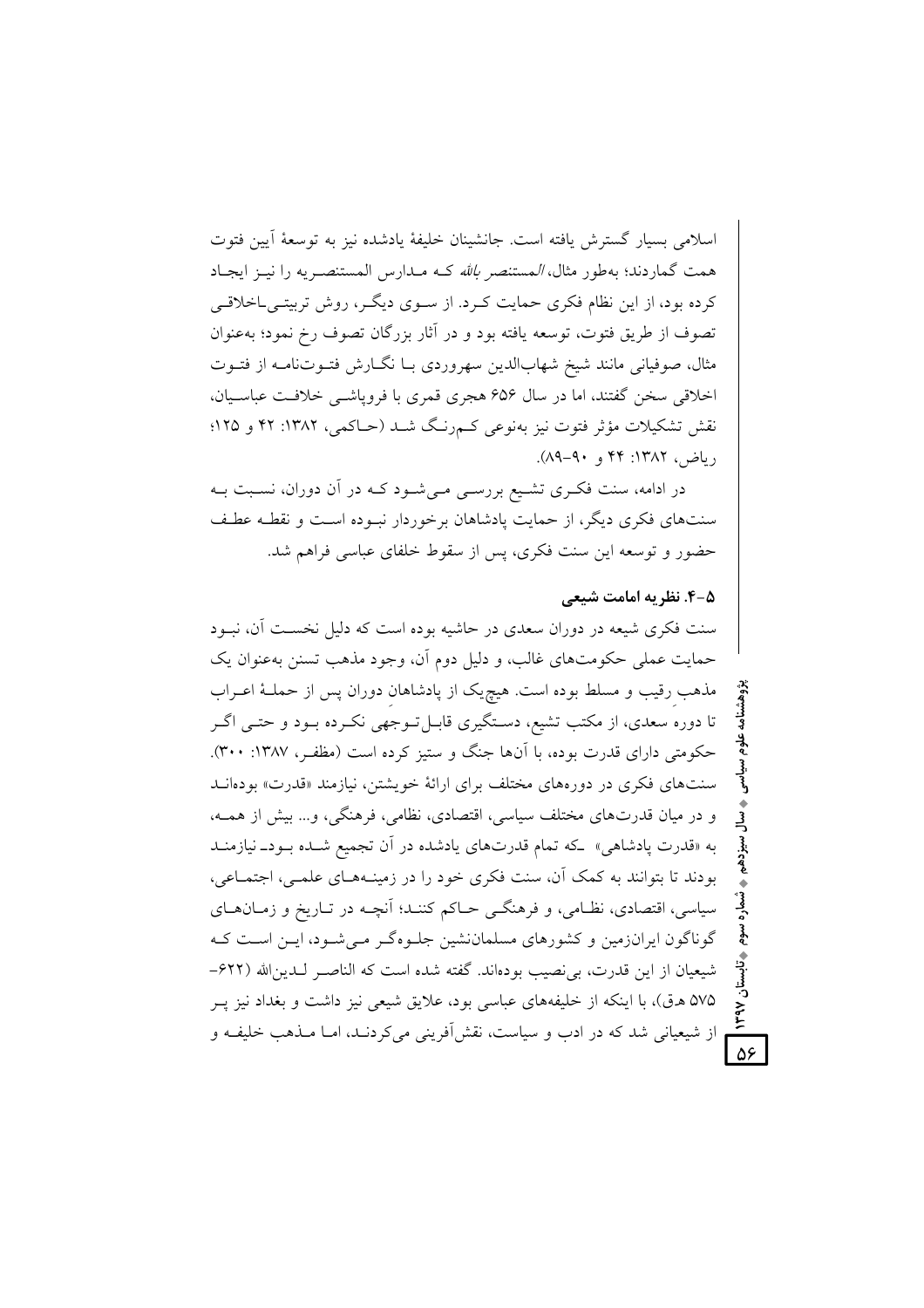جامعه، مذهب اهل تسنن بود و قدرت خلیفه و گماشتگانش، جـای عـرض(نــدام و خودنشانی برای سنت فکری شیعی باقی نمی گذاشت. البته باید درنظر داشت کـه تـا اواخر حکومت بنی عباس، مقامهای وزارت به افراد شیعهمذهبی ماننـ*د ابــن علقمــی* داده می شد. هدف خلفای عباسی از استفاده از مهارت ایـن بزرگـان در امـور اداری، جلب توجه شیعیان و عالمان برجستهٔ شیعه برای پذیرش یک حاکمیتِ سنی مـذهب در كل جامعة اسلامي بوده است (جعفريان، ۱۳۸۶: ۶۳۰–۶۳۹).

شیعیان، خلافت عباسیان را مانند خلافت امویان، غاصبانه، و امامت واقعی را متعلق به اولاد علی بن ابیطالب(ع)، که جانشـین پیـامبر(ص) بودنـد، مـیدانسـتند. شیعیان بهسبب ضرورت و بنا به مصالح زمانه و تقیه یا شـاید بـهقصـد خـدمت بــه برادران اسلامی شان، بـا سـلطان، یادشـاه، و خلفـای دورانشـان همکـاری کـردهانــد (جعفریان، ۱۳۸۱: ۱۲۵). در اینجا بهتسامح، تشابهی در زمینهٔ واقع گرایی، ضـرورت، و شرایط زمانه، در فقه شیعه و اهل تسنن دیده می شود.

سقوط بغـداد، بـیش از هرچیــز در قــدرتگیــری شــیعیان نســبت بــه گذشــته، تأثیرگذار بوده است. هلاکوخان با چیرگی بر ایران و انقراض خلافت بنـیءبـاس و اَزادی دادن به مذاهب، موجب قوت گرفتن تن خســته و رنجــور فکــر تشــیع شــد. میتوان گفت، با چیرگی مغولان بر ایران و سرزمینهای اسلامی دیگر، ایجـاد بسـتر تکثر و تسامح مذهبی مغولها، برچیده شدن حکومت خوارزمشاهیان، از بـین رفــتن حکومت اسـماعیلیان، و انقـراض خلافـت عباسـی، سـنت فکـری تشـیع، فرصـت دوبارهای برای رشدِ بیشتر و حضور مسـتمر در آن دوره یافـت (کــابلی، ۱۳۷۹: ۶۳؛ مظفر، ١٣٨٧: ٣٠١؛ خالقي، ١٣٩٥: ٥١–۴٨).

بدیهی است که با وجود فضـای روانـی مناسـب، فعالیـتهـای شـیعیان رونـق بسیاری یافت و دراین.میان، خواجه نصیر نقش بی بدیلی داشته است. وی بـهعنـوان شاخصترین نمایندهٔ سنت فلسفی مشائی توانست پس از همراهی با هلاکوخان، در راستای گسترش نقش سیاسی شیعه، گام مؤثری بردارد. ترکیب تشـیع و فلسـفه در این دوران، وی را بر آن داشت که با اعتقاد به عقل و شرع، مصالح فـردی و جمعـی در جامعه را تحقق بخشد و در تعارض عقل و نقـل، بـر آن بـود كـه عقـل بايــد آن تعارض را حل کند و توانست با (پیوند دادن وحی و عقل) نظــام سیاســـیِ امامــت را <mark>۵۷</mark>

نتاهای فکری سازنده عرف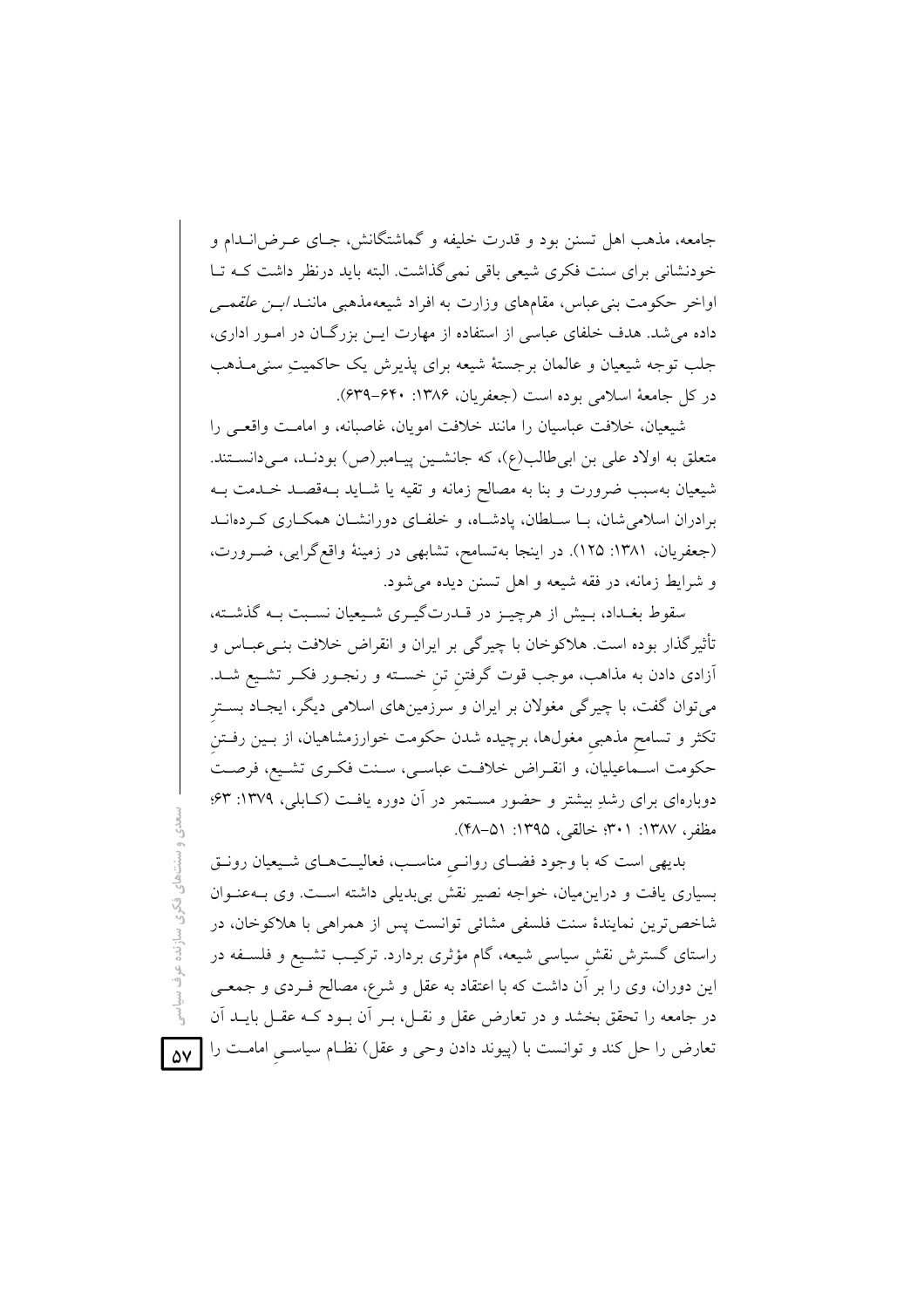بنياد نهـد (كريمـي زنجـاني اصـل، ١٣٨٠: ٧٠؛ جعفريـان، ١٣٨١: ٥۴-٥١ و ۶۶-۶۴؛ خالقی، ۱۳۹۵: ۶۵–۶۴). این نکته اهمیت زیـادی دارد کـه همکـاری افـرادی ماننـد خواجه نصیر و شیعیان در این دوره و همچنین، قبول ایلی توسط شـیعیان بـهویــژه علمای شهرهای حله، نجف، و کوفه براساس ضرورت و تقیه بوده است، نــه اینکــه سلطنت مغولان نزد ايشان مشروعيت واقعـي داشـته باشـد (جعفريـان، ١٣٨١: ١٢٥؛ صفا، ج ٢، ١٣۶٩: ١٢٥). خواجـه نصـير بـا ادلـه عقلـي و كلامـي بـه اثبـات مبـاني اعتقادات شيعه پرداخت و كتاب معروف «تجريد الكلام» را دراين راستا، پديـد آورد. در همان زمان، عدهٔ دیگری همچون *رضو الدین ابوالقاسم علـی بـن موسـی* (۶۶۴-۵۸۹ ه.ق) معروف به *سید بن طاووس*، در مباحث فقهی بسیار فعال بود و در حلـه فعالیت می کرد. در منابع تاریخی آمده است، هنگامی که هلاکو وارد شهر بغداد شـد. برای پرسش در مورد اینکه مشروعیتش در جامعهای که آن را تصـرف کـرده اسـت چگونه می شود، علما را احضار کرد و سید بـن طـاووس بنـا بـر هـر دلیلـی (تقیـه، ضرورت، يا سياست) پاسخ داد كه حكومتِ كافرِ عادل بر حكومـتِ مسـلمان ظـالم برتری دارد. وی با این فتوا توانست جان خویش و شیعیان را نجـات دهـد و مـورد احترام هلاكوخان قـرار گيـرد (صـفا، ج ٢، ١٣۶٩: ١٢٢: خـالقي، ١٣٩٥: ٢٨٢-٢٨٠؛ جعفريان،١٣٩۶: ۶٩؛ موحد، ١٣٨٧: ٣٣٣).

در ادامه، به سنت فکری تأثیرگذار دیگری می پردازیم که بــا حضــور در دربــار پادشاهان تـا قـرن هفـتم وجـود خـود را اسـتمرار بخشـيده اسـت. سـنت فكـرى تاریخنگاری به قدمت تاریخ، عمر کرده است؛ هرچنـد بـا افـتوخیزهـای بسـیاری روبهرو بوده است.

## ۶–۴. سنت فکری تاریخنگاری

 $\overline{\mathsf{d}}$ 

پیشینهٔ سنت ثبت وقایع، به دوران پیشاهخامنشی می رسـد. شـروع تـاریخنگـاری را میتوان از زمانی درنظر گرفت که «تاریخ» آغاز مـیشـود. در درازای زمـان، مفهـوم تاریخ و تاریخنگاری و نـوع نگـرش بـه آن، درحـال تطـور و تحـول بـوده اسـت؛ به گونهای که با برآمدن هخامنشیان (۵۵۰–۳۳۰ ق.م)، مفهوم تازهای از تـاریخ شـکل گرفت. اسناد بهدستآمده از عصر هخامنشی، مفهوم تاریخ و تاریخ،گاری را در گرو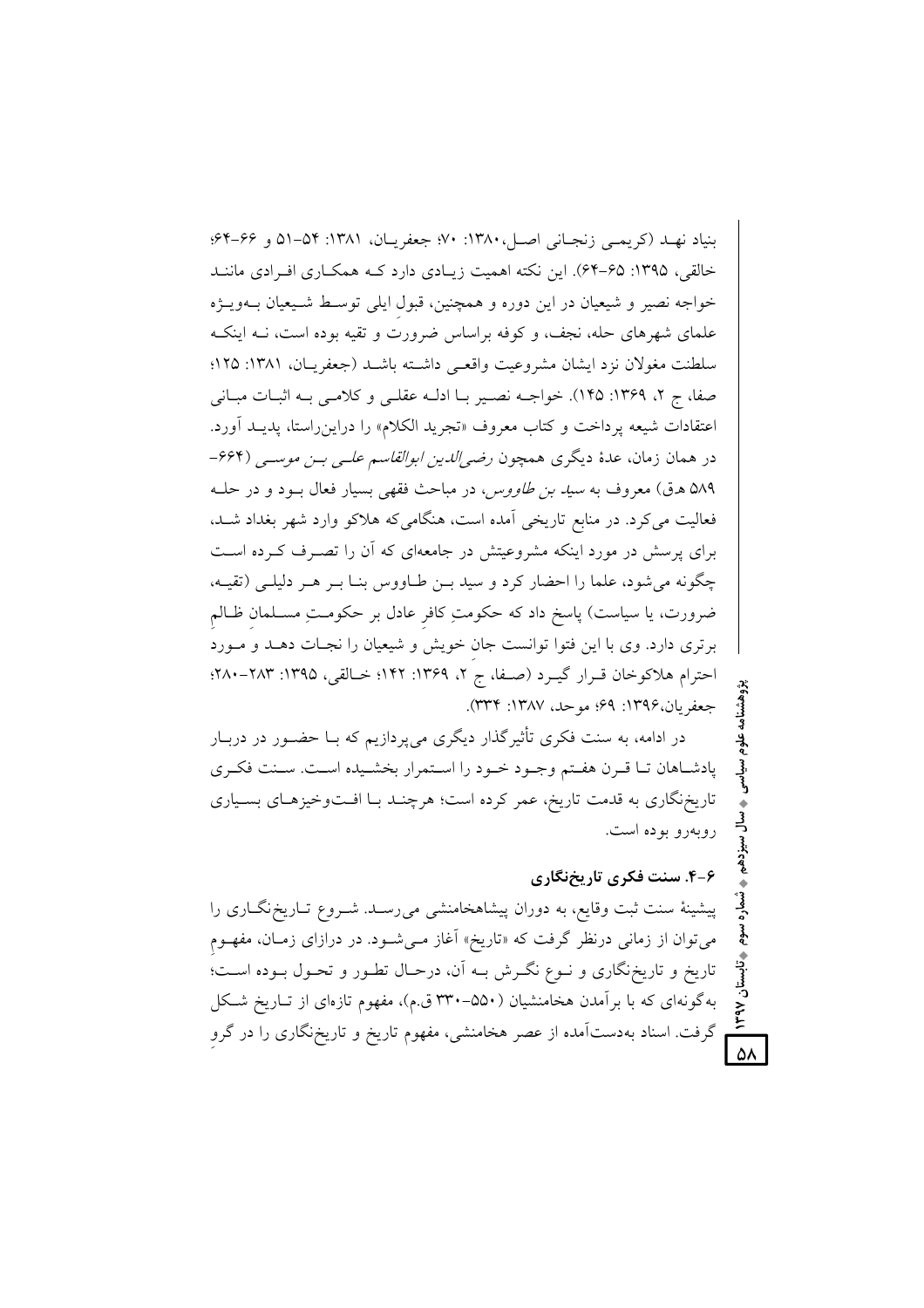حاکمیت سیاسی پادشاهان، مشروعیت شاهان در میان جهانیـان، ثبـت وقـایع بـرای آیندگان، و جاودانه شدن نام شـهریاران قـرار دادهانـد (سـنگاری و کرباسـی، ۱۳۹۵: ۱۸۷–۱۷۳). روند و نوع نگرش طرحشـده در دورهٔ هخامنشــی، در دوران اشــکانیان (۲۴۷ ق.م-۲۲۴ م) با چاشنی افسانهپروری به دستور یادشاهان اشکانی و توسط دربارهای دست نشاندهٔ آنها، نگارش یافته است. در زمـان هخامنشـیان و اشـکانیان، سنت شفاهی و نقل سینهبهسینه تا دوران ساسانیان (۶۵۱–۲۲۴ م) رواج داشته است (سنگاری و کرباسی، ۱۳۹۵: ۱۹۱–۱۸۸؛ احمدی، ۱۳۹۱: ۹۶). در روزگار ساسانیان، دوباره کتیبهنویسی رونق تازهای گرفت. افزونبراین، بیشترین گزارش از رویدادهای روزگار هر یادشاه با تصویری از او نگهداری شده است که می توان از آن بـا عنــوان «تاریخنگاری تصویری» یاد کرد (سنگاری و کرباسی، ۱۳۹۱: ۱۸۵–۱۸۸).

آنچه نباید از آن غافل بود، «تاریخنگاری اسلامی» است که در قـرن سـوم وارد مرحلهٔ نوینی شد که میتوان آن را سرآغاز وقایعنگاری در اسـلام دانسـت. در ایــن زمان، ظهور مورخان بزرگی مانند *ابوجعفر بـن جريـر بـن يزيـــا طبـرى (*۳۰۱–۲۱۸ هـق) بهچشم میخورد که مهمترین وقایع،نگار اسلامی است. تـاریخ،نگــاری در ایــن زمان، انبوه دادههای سیاسی، اداری و دینی، و روایتهای تـاریخی اسـت. مورخـان این دوره از این عناصر مهم استفاده و روش وقـایع،نگـاران را جانشـین روشهـای خبرنگاران کردهاند (ملائی توانی، ۱۳۸۹: ۱۳۴). با تحکیم پایههای قدرت در ایران و ظهور سامانیان (۴۴۷–۳۲۰ ه.ق) و غزنویان (۵۸۳–۳۴۴ ه.ق) می توان تـاریخ نگـاری در این دوران را ادامـهٔ نگـرش سلسـلههـای پیشـین تـا هخامنشـیان دانسـت، زیـرا تاریخنگاری در خدمت توجیه، تثبیت، و مشروعسازی ساختار قدرت پادشاهان بوده است (احمدی، ۱۳۹۱: ۹۷).

مورخ در تاریخ نگاری مسلمانان از شرایطی همچون داشتن «عـدالت»، «ضـبط»، و پرهیز از جانبداری و سهل انگاری در نقل واقعه برخوردار بوده است. در این نــوع تاریخنگاری، ازیکسو رابطهٔ علیت که جبر تاریخ و نقش شخصـیت، هـر دو از آن ناشی شدهاندـ را بهکلی رد کرده و درنتیجه، مشیت الهی باقی میماند که در راستای آن، اگر مورخ به جبر گرایش پیدا نکند، بهناچار به معجزه و خرق عادت یا تصـادف و اتفاق قائل میشد و ازسوی٫یگر، عامـل «عبـرت» در رویـدادهای تـاریخی نقـش <mark>[۵۹</mark>

سنتهای فکری سازنده عرف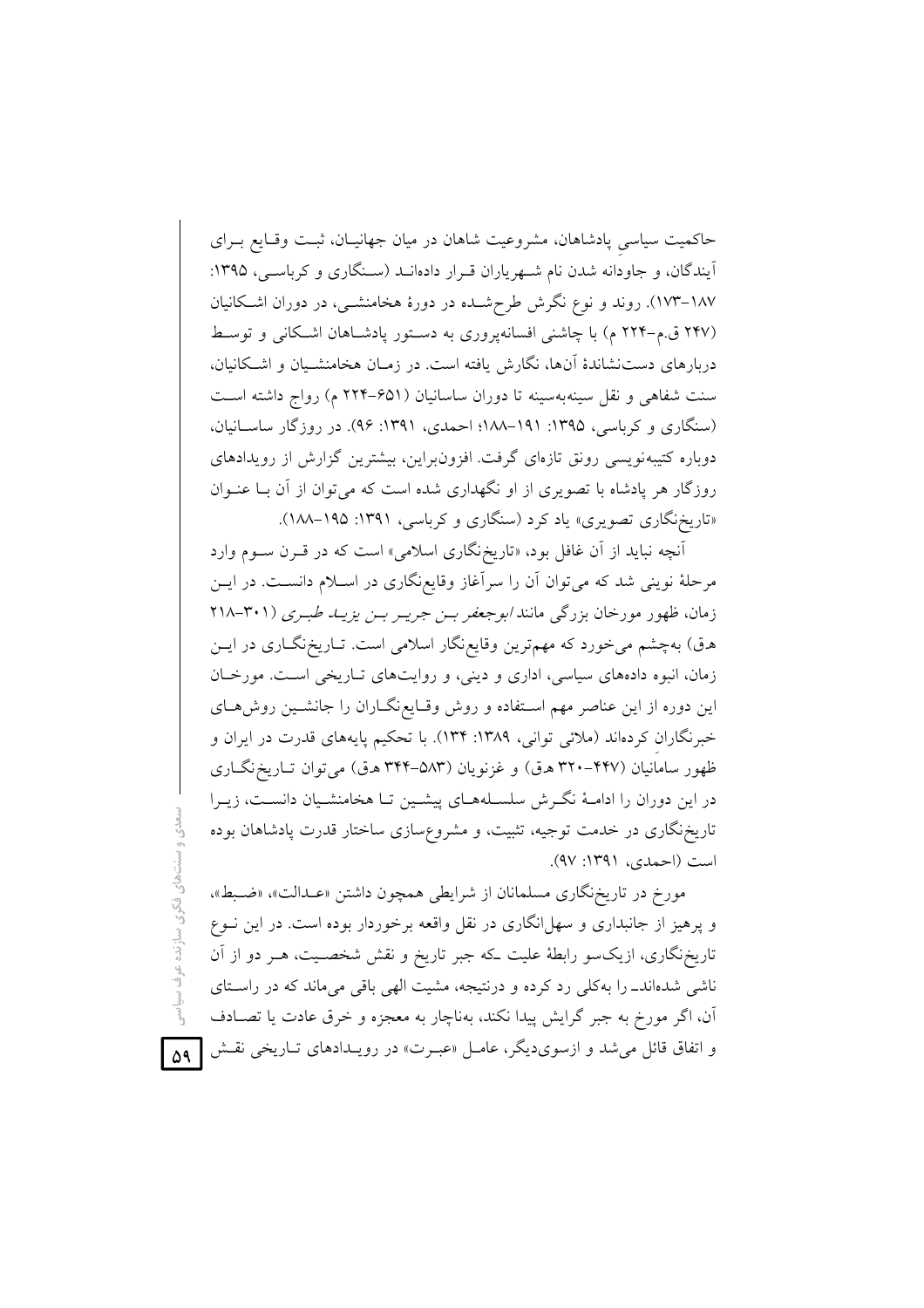مهمی داشته است. مورخان مسلمان با ایــن نگــرش بــه تبیــین حرکــتهــای تــاریخ پرداختند؛ بنابراین، آنها به ثبت رویدادها بـا نگـرش فلسـفی بـه حرکـت تـاریخی، همت گماشتهاند. با تسامح میٍتوان گفت، بخش غالب تـاریخنگــاری اســلامی، ایــن نگرش را از نخستین سدههای اسلامی تـا سـده چهـارم هجـری قمـری، بـههمـراه داشتهاند (زرین کوب، ۱۳۷۰: ۴۰ و ۶۸؛ رجبی، ج ۵، ۱۳۸۹: ۲۲۹–۲۲۸).

آنچه با آغاز تهاجم مغولها (۶۵۶–۶۱۶ هـق) در تـاريخ و تـاريخنگـاري رقـم خورده است، زنده شدن تاریخ،گاری در جوامعی مانند ایران و بهطـورکلی، جوامـع اسلامی است. مغولها، تاریخنویسان را به ثبت تاریخ جهانگشایی و فتوحات خــود وادار کردند و این عمل، باعث شد که آثار بزرگی مانند «تاریخ جهانگشای جــوینی» اثر *علاءالدين ابوالمنظر عطا ملك بن بهاءالـدين محمـد جـويني*، «جـامع التـواريخ» خواجه رشيدالدين فضا الله همداني (٧١٧-٤٤٨ ه.ق)، و تباريخ مبيارك غبازاني اثير خواجه نصيرالدين طوسي، متولـد شـود (رجبـي، ج ۵، ١٣٨٩: ٣۴۶؛ موحـد، ١٣٧٨: ۳۴۶؛ جعفریان، ۱۳۸۱: ۱۴۳–۱۴۲). خاستگاه تاریخ،نگاری این دوران، نظیر دورههای پیشین، طبقههای دیوانسالار بوده است که با دسترسی به اسناد و مـدارک توانسـتند تاریخ آن دوران را بنویسند (اشیولر و دیگران، ۱۳۸۰: ۹۶–۹۵).

جوینی بهعنوان یکی از پیروان سنت تـاریخنگـاری، تـدوین مطالعـهٔ تـاریخ را بهسبب فایدهای که دارد، توصیه می کند و شناسایی نیروهای موافق با قضا و قَدَر ک در صحنهٔ روزگار وارد میشوند، واقع بینی در رویدادهای تاریخی، و شناسایی تقدیر الهی تاریخ، و درنهایت، شناسایی قضا و تجلبی ارادهٔ مـاورایی در زمـین کـه انسـان متفکر را بهسوی خداباوری و دین محوری سوق میدهد را از فوایـد مطالعـه تــاریخ میداند (حضرتی، ۱۳۸۲: ۵۰۶–۵۰۵). جوینی از مشی فکری تاریخ نگاران، متکلمان، و حاکمان پیش از خود، و زمینهٔ فکری، عملی، و ایدئولوژیک زمانــه خــویش تــأثیر پذیرفته است (علیخانی و همکاران، ج ۴، ۱۳۹۰: ۱۵۱).

جوینی در تـاریخنگــاری خــود بــا تکیــه بــر علــم کــلام جبرگرایانــهٔ اشــعری، اعتقادهای تقدیرگرایان، دیدگاه محافظهکارانه، سیاست تسـلیم و مماشــاتمآبــان در برابر مغولان، مشروعیت الهی مغولان، مدح و ستایش مغولان و مـذمت و نکـوهش ـ G ] عملكرد آنها، انتقاد از شخص حاكم و فرمانروايان مغول<sub>ى</sub> (البته در لفافه و با الفاظى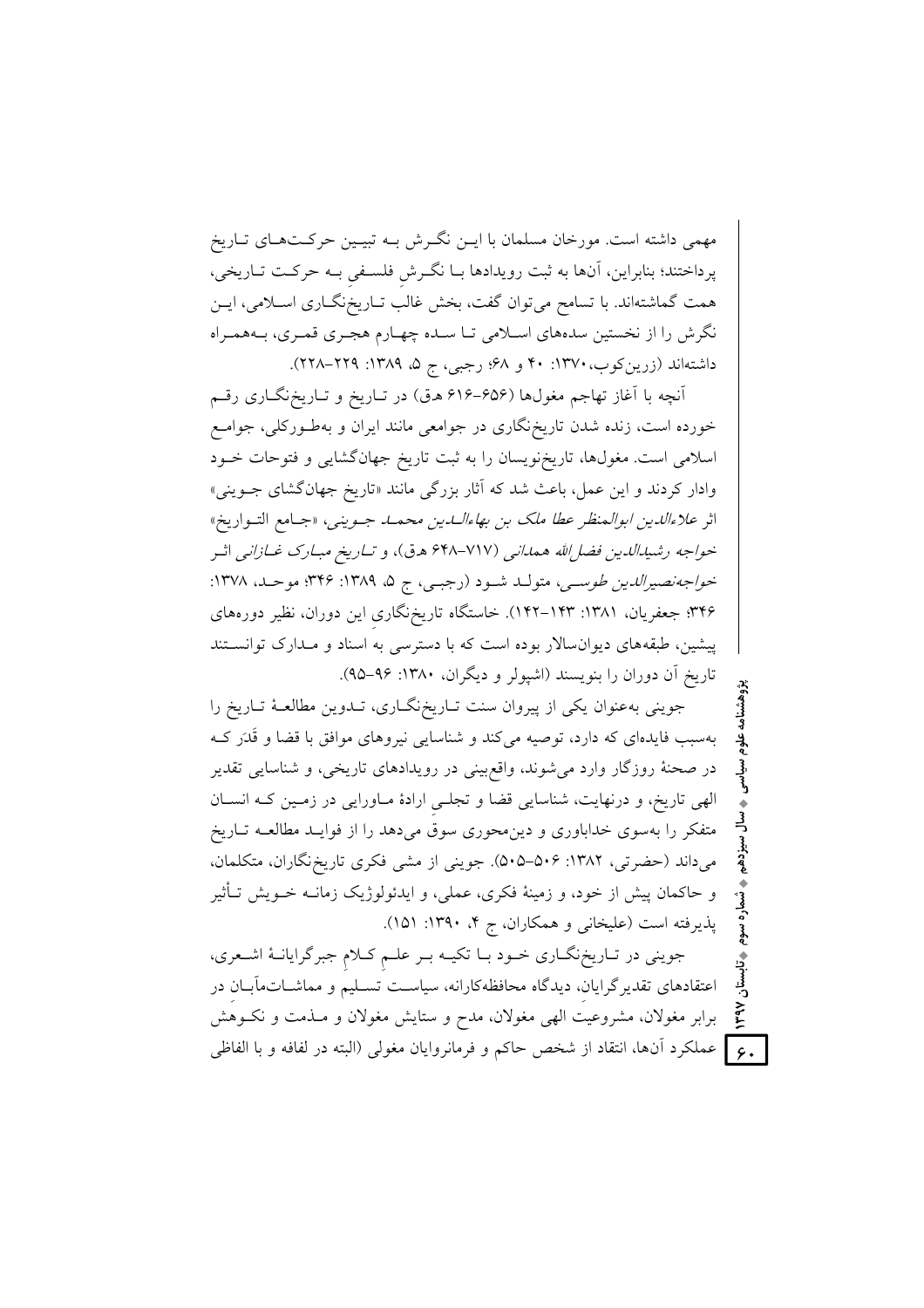زیر کانه و عبارتهای عربی و درعین حال محافظه کارانه)، نقد سیاهیان مغـول بــدون پردهپوشی، بیان سَطوَت و قهر یادشاهی، و بیان رفتار خشونتبار و ویرانگر مغــولی، به تاریخنگاری پرداخته است. بهنظر می رسد، اندیشهٔ جــوینی، آمیــزهای از تفکــرات دینی، سیاسی، و دیوانی، تعبد در برابر «ظل الله»، فرمانبری منفعلانــه ناشــی از تــرس، تقدیر گرایی، و رضایتمندی بشر در برابر مشیت الهی، تـأثیر اندیشــههــای خرافــی و رؤیایی مغولی، اَموزههای دینی اهل سـنت، اندیشـه و عقایـد صـوفیانه بـوده اسـت (حضرتی، ١٣٨٢: ۵٠١-۵٠١).

در سنت فکری تاریخ نگاری، علاوهبر اعتقاد به مشیت الهی و توجیـه تــن دادن به مشکلات ناشی از حمله وحشیانه مغولها، بهعنـوان عـذاب الهـی، ویژگـیهـای دیگری وجود دارد که احیای تاریخنگاری و ثبت وقایع برای عبرتگیـری، بررســی ظهور و افول تمدن و قدرتهای سیاسی، حذف غیریت ایرانی/مغولی، و حل بحران هويت ديني با تكيه بر هويت ايراني ازجمله اين موارد است (حضرتي، ١٣٨٢: ٥٠٥ و ۵۰۸؛ علیخانی و همکاران، ج ۴، ۱۳۹۰: ۱۵۳–۱۵۲ و ۱۶۷–۱۶۶).

### ۵. سعدی، بازتاب و سنجش سنتهای فکری

میتوان با مراجعه به آثار سعدی دریافت که هریک از سنتهای فکری تا چه میـزان در اندیشه و گفتار سیاسی او نمود داشته است. با توجه به حجم این مقاله، پرداختن به تمام زوایای مبحث مطرح شده در این پژوهش، امکانپذیر نیست و در ادامـه تنهـا به بخشی از سخنان شیخ اجل، برای اثباتِ تأثیر و تأثر، رد یا تردیدِ سـعدی در ایــن سنتها اشاره مي كنيم.

الف) سنت اندرزنامهنویسی، در راستای تربیت پادشاهان در طول زمان کوشیده است. تربیت، یکی از دغدغههای شیخ ادیب بوده است که در نبود این مهم، بهویــژه در کارگزاران سیاست و پادشاهان آن زمان، ریشه داشته است. سعدی، دلیل نگــارش گلستان را چنین بیان کرده است: «کلمهای چند به طریق اختصار از نوادر و امثـال و شعر و حکایات و سیر ملوک ماضی، رحمهمالله، در این کتاب درج کردیم و برخــی از عمر گران مایه بر او خرج.... مراد ما نصیحت بود و گفتیم حوالت با خدا کردیم و رفتيم» (سعدي شيرازي، ١٣٩٣: ۵۷–۵۶). «پند و نصيحت» شيخ اجـل، نشــان(هنــدهٔ

 $51$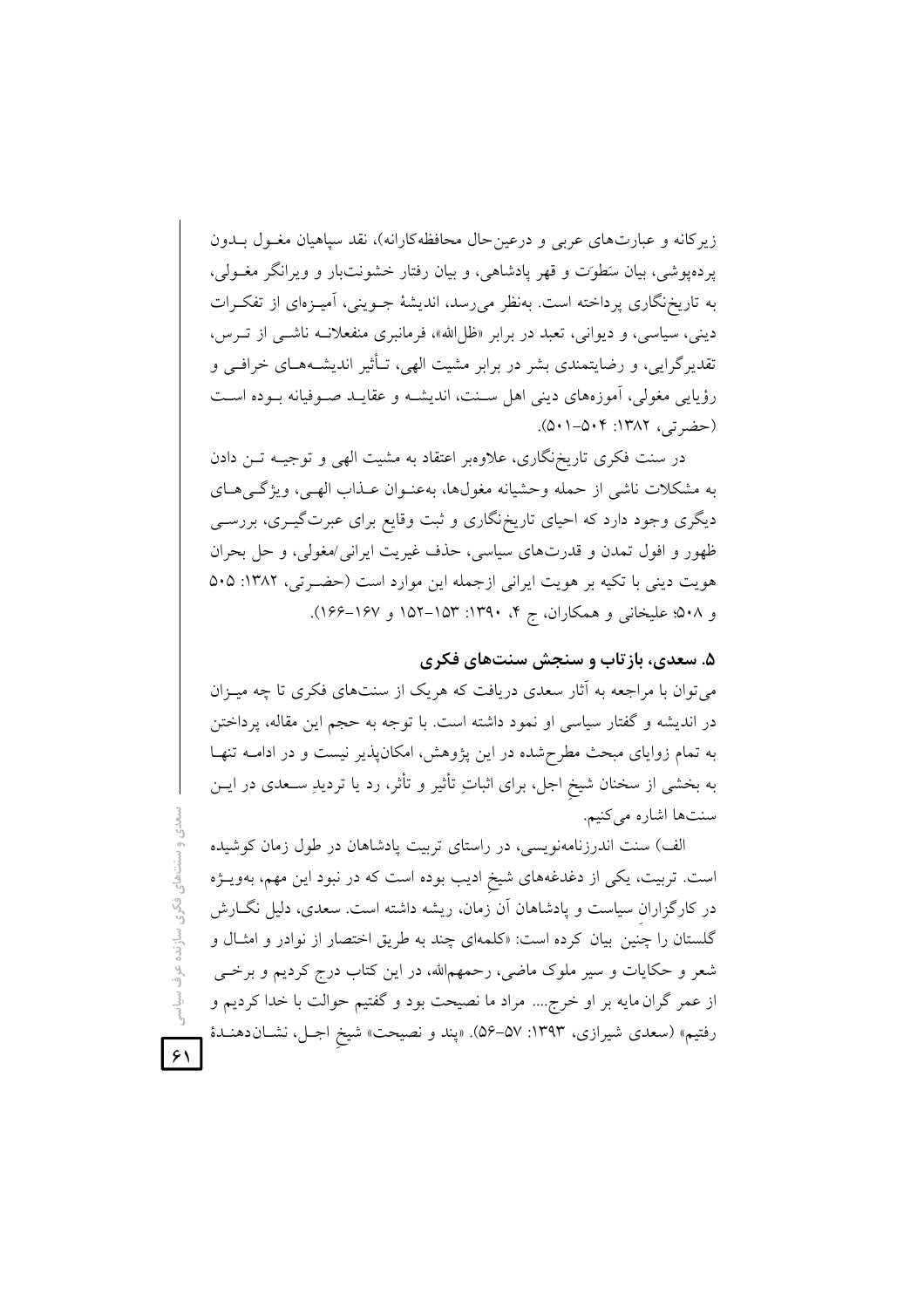زنده ماندن سنت اندرزنامهنويسي و تأثير آن بر او بوده است. اين دليـل را در كتــاب «نصیحتالملوک» خود نیز چنین مطرح کرده است: «اما بعد از ثنای خداوند عـالم و ذكر بهترين فرزند أدم، صلى الله عليــه و ســلم، در نصــيحت اربــاب مملكــت شــروع کنیم» (سعدی، ۱۳۹۰ الف: ۸۰۳) و در رسالهٔ «انکبانو» این دو نبت خبود را بیا هیم یادآوری می کند که: «معلوم شد که خسـرو عــادل، دام دولتــه، قابــل تربیــت اســت و مستعد نصبحت» (سعدي، ١٣٩٠ الف: ٨٢٠).

ب) شیخ شاعر، گفتار سیاسی خویش را در جهت تداوم فرهنگ، زبان، اندیشه، و هويت ايراني در مقابله با سنت فكرى مغولي قرار داده است و بـا زبـان فارســي و با اشارههای بسیار به شاهنامه فردوسی، به این مبحث مهـم، همـت گمـارده اسـت. سعدي، همچون فردوسي، يا نگاهي عميق، انحطاط هويت ايرانيان را بــا جــان و دل حس کرده بود. وی در نظم و نثر خود برای این هدف چنین نگاشته است: در آن دم که چشمش ز دیدن بخفت شنیدم که خسرو به شیرویه گفت نظر در صلاحِ رعیت کنی بر أن باش تا هرچه نيّت كني منبع: سعدی شیرازی، بیتهای ۲۴۳–۲۳۹، ۱۳۹۳: ۴۳ يا: به کسری که ای وارثِ مُلک جم چنین گفت شوریدهای در عجم اگر مُلکِ بر جَم بمانديّ و بخت تو را چون میسر شدی تاجوتخت؟ منبع: سعدی شیرازی، بیتهای ۸۲۶–۸۲۴ ۱۳۹۳: ۶۶ و «باری، در مجلس او، کتاب شاهنامه می خواندند در زوال مملکت ضحاک و عهـد فريدون» منبع: سعدی شیرازی، ۱۳۹۴: ۶۴ و دیگری: سيزدهم دشمن نتوان حقير و بيچاره شمرد دانی که چه گفت زال با رستم گُرد چون پیشتر آمد شتر و بار ببرد دیدیم بسی که آب سرچشمهٔ خُرد منبع: سعدی شیرازی، ۱۳۹۴: ۶۲ گفتنی است که ایرانیان در تاریخ درازپای این سرزمین، از راههای گوناگون به زنــده نگه داشتن مفاخر و افسانههای ارزشی گذشتهٔ خویش، مبادرت ورزیدهاند و سـعدی همچون فردوسی، از راه شعر و ادب به نگارش گفتار ً سیاسی خود اهتمام ورزیده و **NedA** برای زنده نگه داشتن هویت تاریخی و فرهنگ ملی ایران کوشش کرده است. ج) شیخ ادیب برای درمان درد مردمان روزگـار خــویش بــه شــهریاران، رفتــار  $54$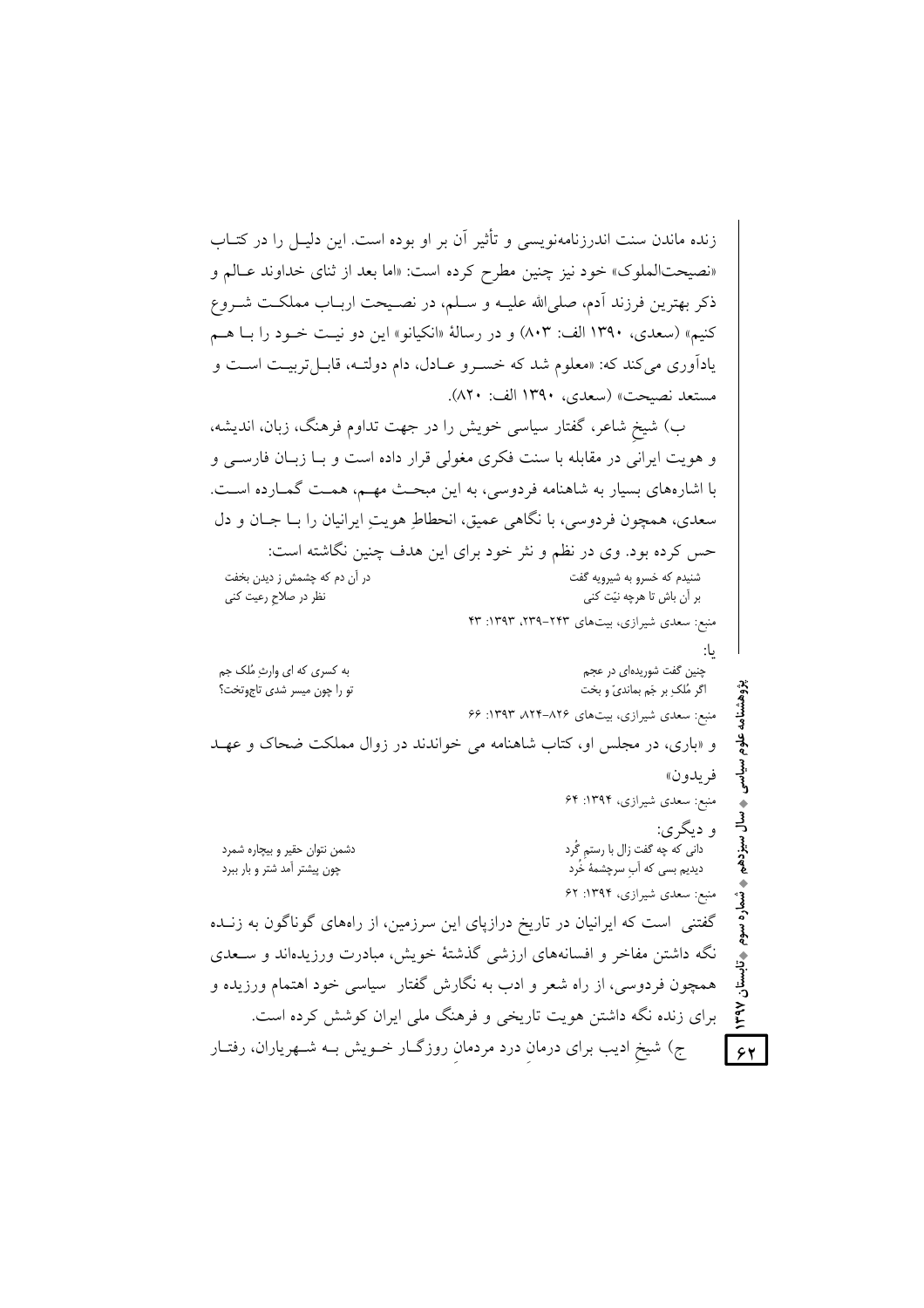کردن بر آیین جوانمردی و فتوت را توصیه می کند که بی شبک، تحـتِ تــأثیر ســنت فکری تصوف بوده و در بیتهای زیر نمایان است: گو در ايّام سلامت به جوانمردي كوش هركه فريادرس روزٍ مصيبت خواهد منبع: سعدی شیرازی، ۱۳۹۴: ۶۳ ىا: چو حق بر تو پاشد تو بر خلق پاش جوانمرد و خوش خوی و بخشنده باش منبع: سعدی شیرازی، بیت ۲۹۴، ۱۳۹۳: ۴۵ در مورد تأثیر پذیرفتن سعدی از سنت فکری تصوف باید به دعای مسـتجابالــدعوههــا نیز اشاره کرد. در حکایـت پــازده از گلســتان ســعدي آمــده اســت کــه خلیفــهٔ امــوی از درویشی دعای خیری طلب کرد و «درویش گفت: خدایا جـانش بسـتان. گفـت: از بهـر خدا اين چه دعاست؟! گفت: دعاى خيرست تو را و جملهٔ مسلمانان را. گرم تا کی بماند این بازار؟ ای زبر دستِ زیردست آزار مردنت به که مردمآزاری» به چه کار آیدت جهانداری؟ منبع: سعدی شیرازی، ۱۳۹۴: ۶۷ د) واژگان سیاسی و اخلاقی در گفتار سیاسـی ســعدی بــهشـکل نــوعی اعتــراض و طغیان علیه نمودهای رایج زمانـهاش و نقـلهِ توصـیفهـای ارزش گـذاران واژگـان موجود، بهویژه در مفهوم شهریار، بیان شده است. این مفهوم مربوط به شـخص اول یک اجتماع، یعنی «شهریار» است که در آثار سعدی با مفاهیمی مانند «شـاه و شــه و شهنشه، یادشاه، یادشا، شاهنشاه، ملک و ملوک و حـاکم، چوپـان و راعـی و شـبان. خسرو و خسروان و دادگر» مشخص شده است. سعدی میخواهـد «شـهریار»، کـه یک مفهوم ایرانی خنثی بوده است، را به یک مفهوم زنده با بار معنایی جدید تبـدیل کند. شیخ ادیب، این مفهوم را در آثـار خــود کلیـات ســعدی بــهفیــر از غزلیــاتـــ چهارده بار تکرار کرده است که در شعرهای زیر به این شکل نقش بسته است: ندارد شکایت کس از روزگار ۰۱ در ایام عدل تو، ای شهریار منبع: سعدی شیرازی، بیت ۱۴۹، ۱۳۹۳: ۳۹ سر شهرياران گردنفراز ٢. زهي چشمِ دولت به روي تو باز منبع: سعدی شیرازی، بیت ۱۸۰، ۱۳۹۳: ۴۰ ۳. به شهری درآمد ز دریا کنار بزرگی در آن ناحیت شهریار منبع: سعدی شیرازی، بیت ۱۳۹۵: ۴۶: ۴۶ که اسبی برون آرم از صد هزار ۴. توانم من، اي نامور شهريار منبع: سعدی شیرازی، بیت ۴۹۵، ۱۳۹۳: ۵۳

اهای فکری سازنده عر

 $54$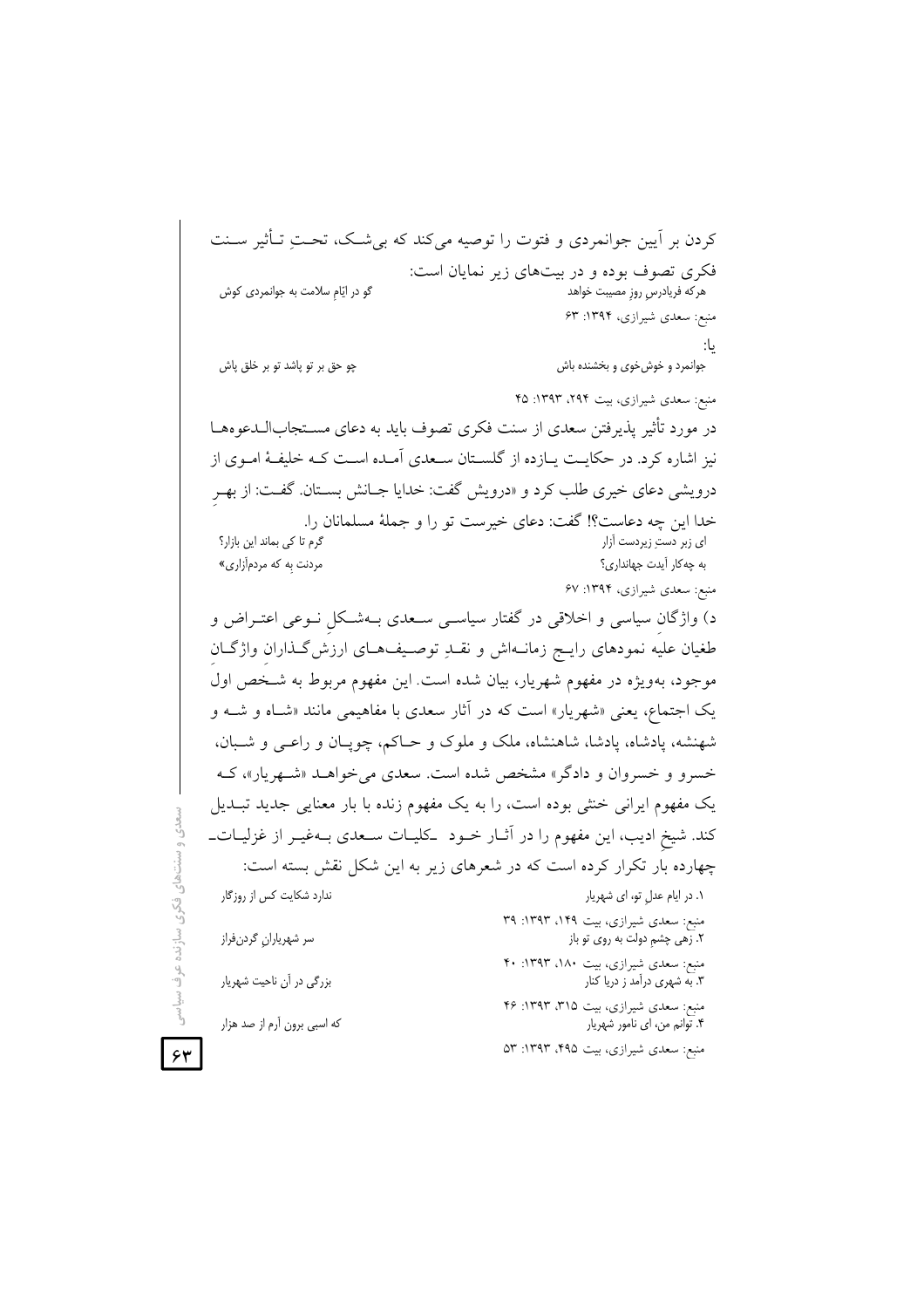۵. که زشت است پیرایه<sup>(۳)</sup> بر شهریار دل شهري از ناتواني فگار منبع: سعدي شيرازي، بيت٥٢٢، ١٣٩٣: ٥۴ یکی دست از این مردِ صوفی بدار ع پسر گفتش: ای نامور شهریار منبع: سعدی شیرازی، بیت ۷۴۴، ۱۳۹۳: ۶۳ زخشم و خجالت برآمد بهم ٧. شنيد اين سخن شهريارٍ عجم منبع: سعدی شیرازی، بیت ۷۷۹، ۱۳۹۳: ۶۴ برون رفت بيدادگر شهريار ۸. شنیدم که باری بعزم شکار منبع: سعدی شیرازی، بیت ۸۴۰، ۱۳۹۳: ۶۷ که برگشته بختیّ و بد روزگار ۹. نه تنها مَنَت گفتم ای شهریار منبع: سعدی شیرازی، بیت ۸۸۴، ۱۳۹۳: ۶۸–۶۸ به از جنگ در حلقهٔ کارزار ۱۰. سپه را نگهبانی شهریار منبع: سعدی شیرازی، بیت ۱۰۳۴، ۱۳۹۳: ۷۴ گُل رویش از تازگی برشکفت ٬۱۱ پسندید از او شهریار آنچه گفت یاد تا باشد بقای روزگار ١٢. دولت نوئين اعظم شهريار منبع: سعدي، ١٣٩٠ الف: ۶۸۸ امیدوارتر که گنه در عبا کنیم ١٣. بستن قبا به خدمت سالار و شهريار منبع: سعدى، ١٣٩٠ الف: ٧٣٨ این شهریار عادل و سالار سروران ۱۴. یارب تو هر چه بهتر و نیکوترش بده منبع: سعدي، ١٣٩٠ الف: ٧۶٧ با بررسی و تفسیر ابیاتِ پیشین و پسین بیتهایی که در آن نام شهریار آمـده اسـت كه البته با توجه به حجم مقاله، ارائه همهٔ آنها امكانپذير نيست۔مـيتوان گفـت، پژوهشنامه علوم سیاسی شهریار دارای ویژگیهایی است که تأثیر پذیرفتن شیخ شـاعر از سـنتهـای فکـری موجود در آن زمانه را بهخوبی نشان می دهد. ویژگی های شهریار عبارتند از: ۱. شهریار باید دین دار باشد و از معصیت دوری کند و نفس خویش را پاکیزه نگه دارد؛ ♦ سال سيزدهم ۲. شهریار باید دادگر باشد و در مقابل بیدادگران، ایستادگی کند؛ ۳. شهریار باید آرامش و آسایش را با دادگری به جامعه ارزانی بدارد؛ ⇒ شماره سوم ۴. شهریار باید بااقتدار و قدرت خویش، امنیت جانبی افراد جامعهاش را تـأمین كند؛ ♦ تابستان ۵. شهریار باید طبعـی نیکـو داشـته باشـد و دوســتدار درویشــان، عارفــان، و ضعيفان باشد؛ I Abal ۶. شهریار باید مملکت را با عقل و تدبیر اداره کند؛  $56$ ۷. شهریار نباید آسایش خویش را بر آسایش رعیت مقدم دارد؛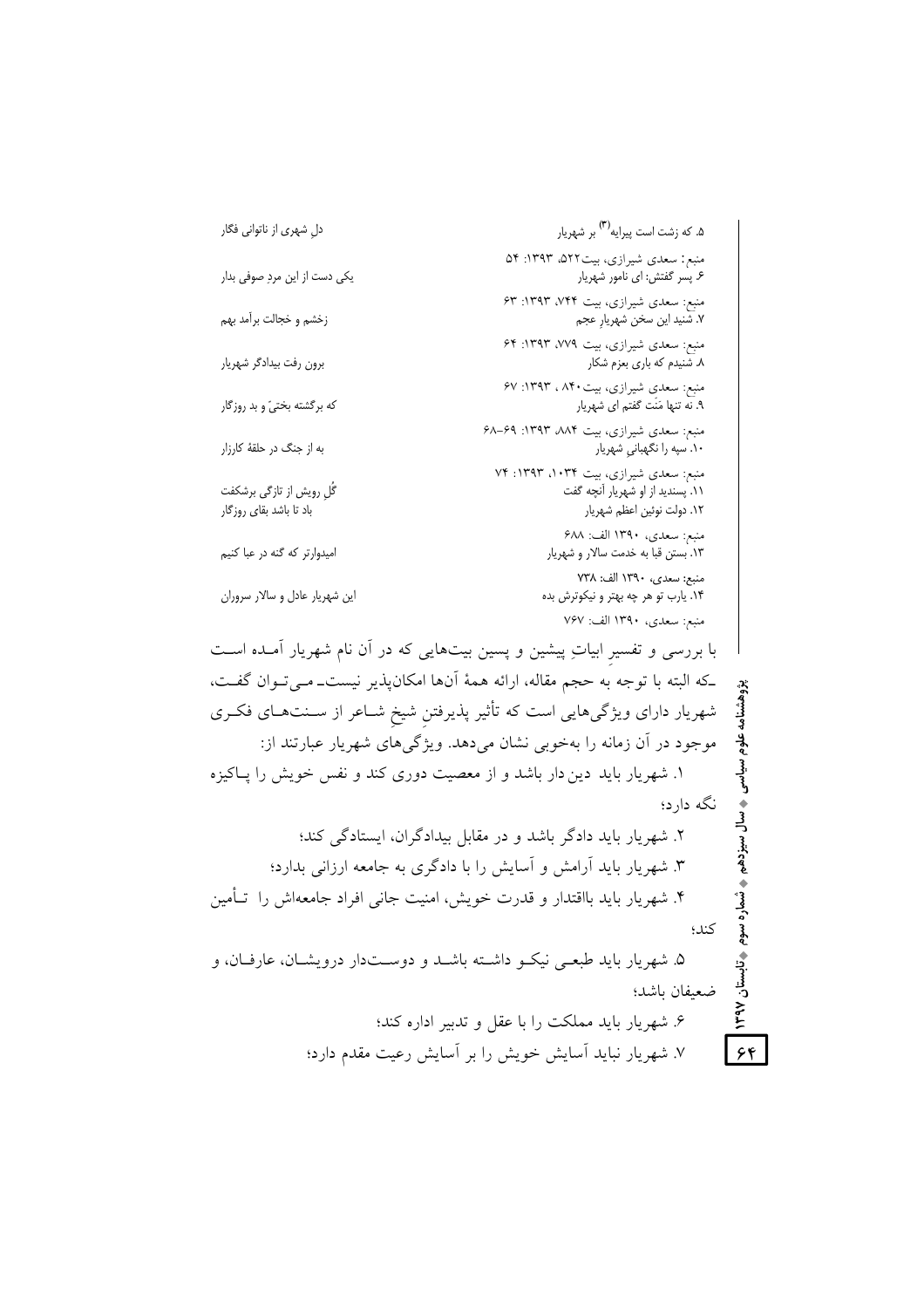٨. شهريار بايد عفو، بزرگي، بخشش، و جوانمردي داشته باشد؛ ۹. شهریار نباید برای فرجام خود جز نکونامی بخواهد؛ ۱۰. شهریار باید با سیاهیان خود مدارا کند و در فراهم کـردن اسـباب آسـایش ایشان کوشا باشد؛

١١. شهريار بايد از انتقاد نخبگان اجتماع، همچون علما و دانشـمندان، اسـتقبال کند و بداندیشان را از خود دور کند (سعدی شیرازی، بیت هـای ۱۵۰\_۱۴۹، ۱۳۹۳: ۳۹؛ سعدی شیرازی، بیتهای ۱۸۱\_۱۸۰، ۱۳۹۳: ۴۰؛ سیعدی شیرازی، بیتهای ۳۱۵\_۲۱۶، ۱۳۹۳: ۴۶؛ سیعدی شیرازی، بیتهای ۴۹۶–۴۹۵، ۱۳۹۳: ۵۳؛ سیعدی شبرازی، ستهای ۵۲۴–۵۲۲، ۱۳۹۳: ۵۴؛ سعدی شیرازی، بیتهای ۷۴۶–۷۴۴، ۱۳۹۳: ۶۳؛ سیعدی شیبرازی، بیتهبای ۷۸۱–۱۳۹۴: ۶۴؛ سیعدی شیبرازی، بست هسای ۱۳۹۳، ۱۳۹۳: ۶۹–۶۸؛ سبعدی شبیرازی، بیست ۱۰۳۴، ۱۳۹۳: ۷۴؛ سعدی شیرازی، بیتهای ۱۰۳۸–۱۰۳۷، ۱۳۹۳: ۷۴؛ سـعدی شـیرازی، ۱۳۹۰ الـف: ۶۸۸؛ سعدی شیرازی، ۱۳۹۰ الف: ۷۳۸؛ سعدی شیرازی، ۱۳۹۰ الف: ۷۶۷.

آنچه از این ویژگی ها برداشت می شود نگاه شیخ اجل به شاه آرمانی است ک در اندیشهٔ ایرانی وجودی مسـتمر داشـته و در آن دوران، جایگــاه والای خــود را از دست داده بود؛ سعدی این مفهوم را بیان کرده است تا هم پاسدار اندیشـه و هویـت ایرانی باشد و هم یادشاهان را با اندرزهای خود، در راستای نجات مـردم، بــهسـوی عدالتگستری، هدایت کنـد. ایــن مفهــوم، نقطـه مقابــل اندیشــهٔ قبیلــهای مغــولی و تقدس مآب خلافتی است.

#### نتيجەگىرى

در این پژوهش به شش سـنت فکـری تأثیرگـذار در سـاختن عـرف سیاســی عصــر سعدی یرداخته شد که هریک از آنها با توجه به ریشهدار بودن در زمینهٔ تــاریخی و رابطه با مرکز قدرت و حفظ مناسبات سیاسبی توانسـتهانــد خــود را حفــظ کننــد و گسترش دهند. با بررسی این سنتهای فکری به اصولی یی می بـریم کـه برخـی از آنها عبارتند از:

۱. تمام سنتهای فکری بر مشروعیت الهی و آسمانی پادشاهان و حاکمان قرن

 $50^{\circ}$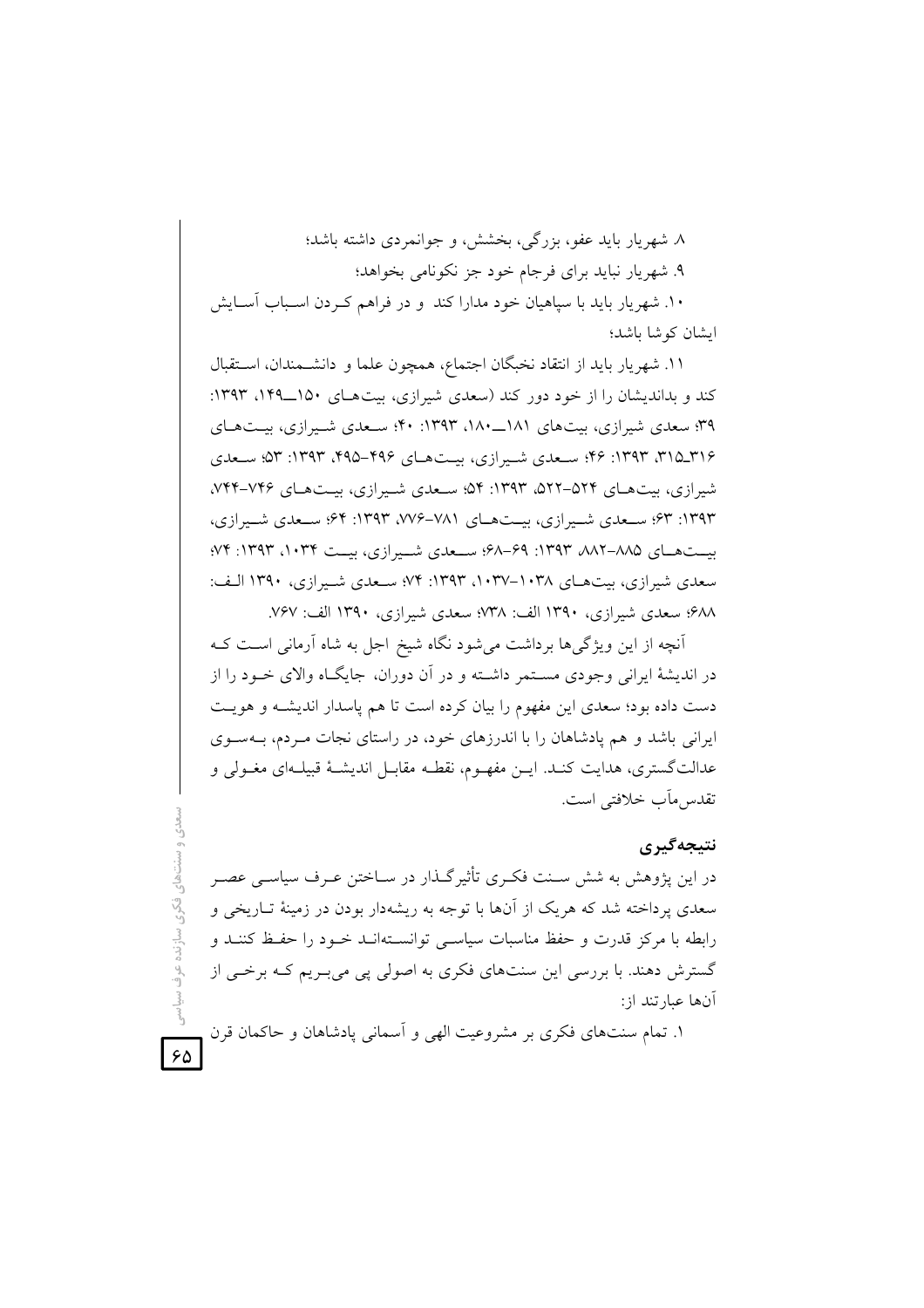هفتم و گاهی قداست پادشاهان و حاکمان موردنظرشان تأکید کردهاند؛ با این تفاوت که بحث وراثت و نیروی نظامی نیز مهم بودهاند و این مورد، درصورتی ارائه می شد كه قوت مشروعيت الهي كاهش مي شد؛

۲. تمام سنتهای فکری به گونهای، با قدرت و ضبعف، قبدرت سیاستی را بیا منشأ اسمانی گره می;زنند و نقش تقدیر الهـی در پــذیرش اَن توسـط مــردم، بســیار پررنگ است؛

۳. عدالت و خیرخواهی بهعنوان جزء مهمـی از مفـاهیم و مضـامین اخلاقـی و سیاسی، درون همه سنتهای فکری نقش بسزایی دارد؛

۴. هویت یابی \_آن هم از نوع دین و سیاسی\_ بسیار موردتوجه سنتهای فکری قرن هفتم بوده است که ریشه در زمینهٔ تاریخی گذشتگان آنها داشته است؛

۵. تقسیم.بندی انسانهای تحت حکومت، با قرار دادن یادشاه و خلیف در رأس و افراد دیگر، ذیل آنها، بسیار مهم بهنظر میرسد؛

۶. تمام سنتهای فکری، مفاهیم و مضامین سیاسـی و کاربردهـای آنهـا را از منابع فکری ایران پیش از اسلام و با توجه به زمینهٔ تـاریخی قــرن هفــتم، بــههمــراه داشتهاند که مثال قابل لمس آن، دیوانسالاری موجود در حکومتها و نقش بی بــدیل آن در کشورداری است؛

۷. غیریتسازی قابلِ لمسی درون تمام سنتهای فکری وجـود دارد کـه شـاید همین امر، راز بقای آنها در سیر تاریخ باشد.

با توجه به موارد یادشده، بهتر می توان گفتار سیاسی سعدی را درک کرد و این پژوهش، راه را برای پژوهشگران اندیشهٔ سیاسی هموار میکند تا بهتر بتوانند اندیشه سیاسی بزرگان ایرانزمین را بررسی و تبیین کنند.\*

سال سیزدهم → تُسماره سوم →تابستان ۱۳۹۷

 $55$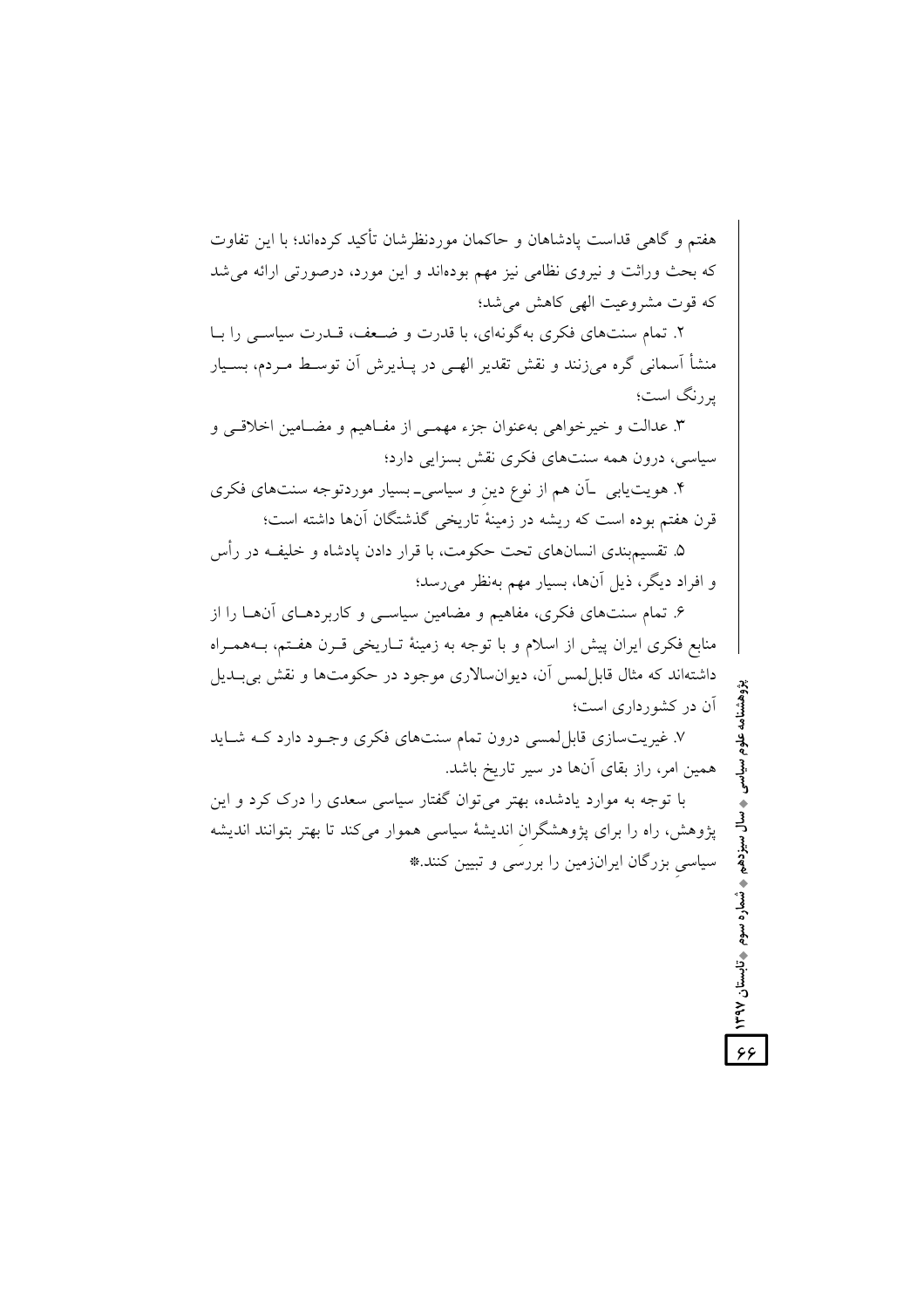#### بادداشتها

'. ياسا، كلمهاي تركي قديمي بهمعناي قانون اجتمــاعي اســت و درعمــل مــيتــوان گفــت، مجموعه قوانین و کیفرهای مقرر چنگیزخان که برگرفته از فراست، کیاست، و تجربــه او و نیز اَداب و سنن و رسوم قبیلهای مغولی است و دربردارندهٔ دســتورهایی در مــورد چگونــه رفتار کردن با کشورهای بیگانه، نحوهٔ جنگ و آرایش سپاهیان و دستگاه نامهرسـانی، وضـع و دریافت مالیات، مسئله وراثت، و سرانجام، روابط اعضای قبیلــه بــا یکــدیگر بــوده اســت (ابراهيم حسن، ج ۴، ١٣٧۴: ١۴٧؛ لمب، ١٣٧٣؛ اشيولر، ١٣٧٤: ٣٧۵؛ لمب، ١٣٨٩: ۶٣). ۲. که این مهم را میتوان در آثار ابوالمجد مجدود بن اَدم سنایی غزنوی، معروف به حکیم سنایی (۴۷۳–۵۴۵ هجری قمری)، فریدالدین ابوحامد محمد عطار نیشـابوری، مشـهور بـه شیخ عطار نیشابوری (۶۱۸–۵۴۰ هجری قمری)، شیخ فخرالدین ابراهیم بـن بزرگمهـر بـن عبدالغفار همداني يا فخرالدين عراقي و كميجاني (۶۸۸-۶۱۰ هجري قمري)، جــلال1لــدين محمد معروف به مولانا، خداوندگار يـا مولـوي (۶۷۲-۶۰۴ هجـري قمـري)، نظـاره كـرد (رییکا و دیگران، ۱۳۸۵: ۴۱۹؛ زرین کوب، ۱۳۸۳: ۳۳۱؛ لمبتن، ۱۳۷۲: ۳۴۹). ۳. پیرایه= زینت دادن به کاستن، زیوری که بهوسیلهٔ نقصـان حاصـل شـود (معـین، ۱۳۸۷:  $(\forall \vee \varphi)$ 

سعدی و سنتھای فکری سازنده عر

 $\overline{\mathsf{y}}$